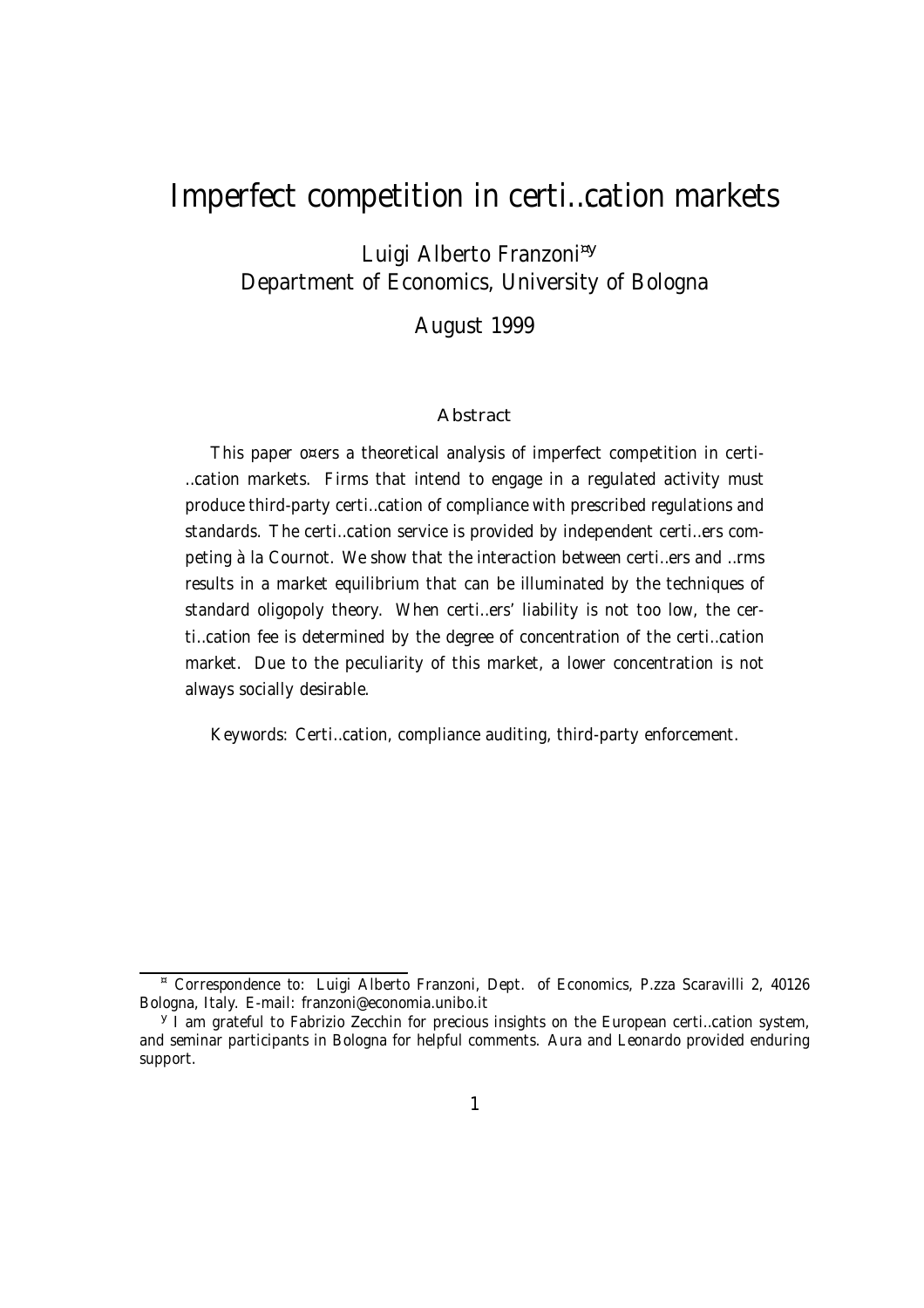## 1 Introduction

Increasingly, independent bodies are engaged to certify …rms' compliance with existing laws, regulations or production standards. Certi…cation intermediaries are found in a great variety of areas, ranging from security markets, where underwriters and auditors play a crucial role, to quality and safety assessment, where accredited bodies guarantee the conformity of products, production units and laboratories to speci…ed standards.

This paper provides a theoretical analysis of the market for certi…cation services with imperfect competition à la Cournot. We assume that certi…ers sell their services to 'judgement proof' …rms that intend to start a particular activity (enter a regulated market) and that need to produce evidence of compliance with standards. As …rms are reluctant to invest the resources needed to meet the standard, certi…ers serve as 'gatekeepers of the market,' with the task of challenging, detecting and stopping the non-compliant.

In the model, certi…ers are called upon to perform a test of conformity with given standards, loosely denoted as 'compliance with the relevant rules'. The actual nature of the standard is extraneous: we simply assume that one exists and that reduces the negative externalities produced by operating …rms (this will allow us to conduct normative analysis).<sup>1</sup> Services of this sort are normally provided by auditors and CPAs with respect to compliance with speci…c laws and regulations ('compliance and attestation audits')<sup>2</sup> and by accredited certi...cation bodies with respect to safety and health standards ('conformity assessment').<sup>3</sup> Compliance certi...cation by a third

<sup>&</sup>lt;sup>1</sup>Quality and safety standards applying to the most variegated industries are regularly produced by public and private agencies alike. Among the best known are those produced by the International Organization for Standardization (ISO standards) and the CEN-CENELEC-ETSI triad, a set of European bodies endorsed by the European Commission (EN standards).

<sup>&</sup>lt;sup>2</sup> Compliance and attestation audits are wider in scope that …nancial audits, as they can result in any sort of engagement in which the auditor is asked to provide an assertion "capable of evaluation against reasonable criteria" and "capable of reasonably consistent estimation or measurement using such criteria" (AT 3, US Auditing Standards Board).

 $3$ Accreditation usually results from the recognition by o $\&$ cial committees like the American National Standards Institute and the Registrar Accreditation Board (in the US), and the European Organization for Testing and Certi…cation.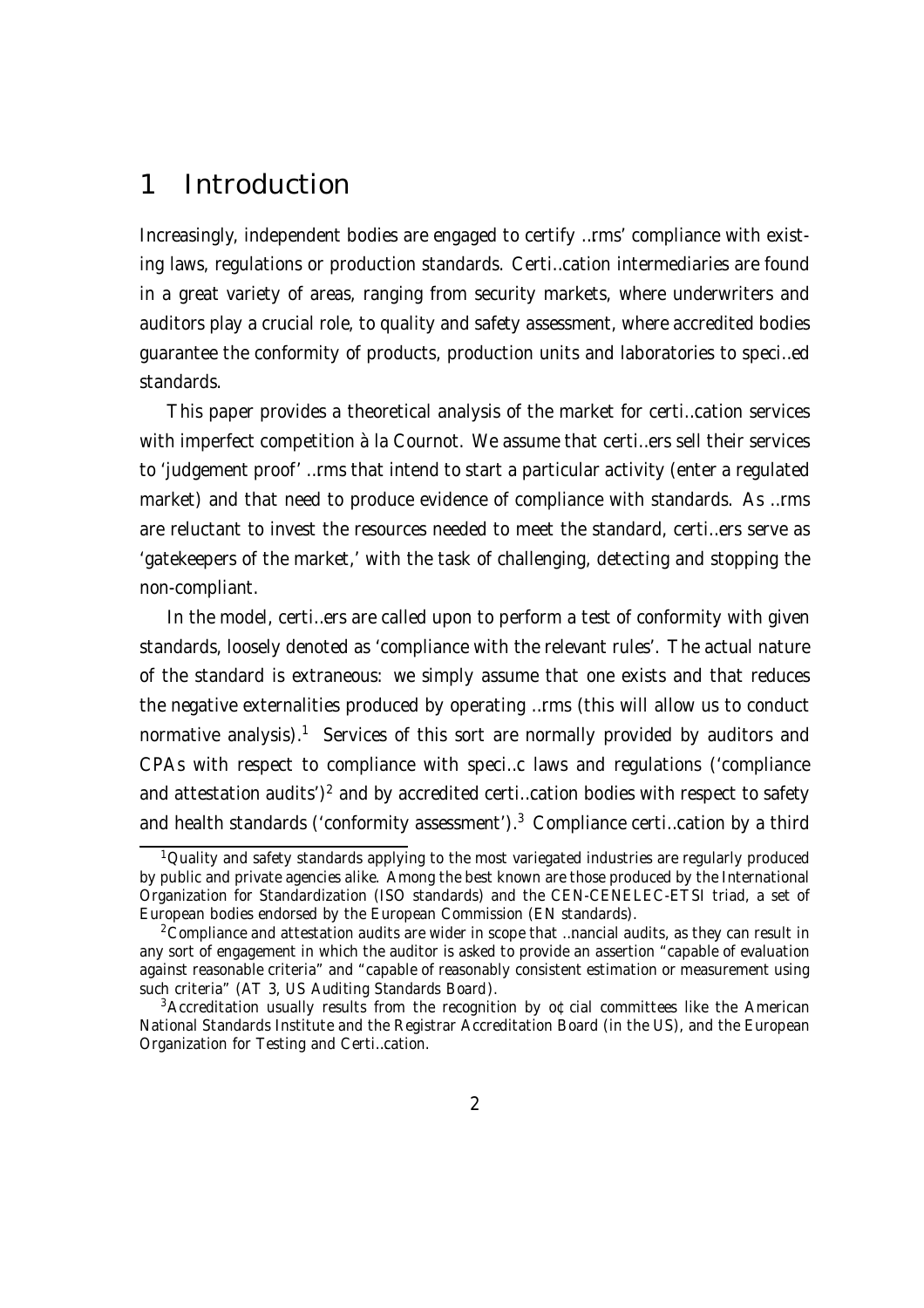party is required, for example, from recipients of major federal …nancial assistance in the US (Single Audit Act and Circular A-128 ), and certi…cation of conformity (to EN standards) of products and manufacturers is mandatory in many industries and procurement settings in Europe. Registration in the European Eco-Management and Audit Scheme (EMAS) requires the 'validation' of the …rm's own environmental statement by an accredited independent veri…er. Third party veri…cation is also required from …rms claiming compliance with environmental standard ISO 14001.

We assume that certimers are promit-maximizing agents that compete in the market for certi…cation services. An important postulate is that certi…ers' e¤ort is not observable to third parties. This poses a problem of moral hazard, as certi…ers will exert e¤ort only insofar as they risk liability for erroneous certi…cation.

The main result of this paper is the demonstration that the interaction between certi…ers and …rms generates a market equilibrium that can be approached with the techniques of ordinary oligopoly theory. That is, competing certi…ers face a 'demand curve' for certi…cation services that is independent of each certi…er's level of e¤ort. The equilibrium certi…cation fee will thus be determined by the total certi…cation capacity arising from conventional quantity competition, while the fraction of noncompliant …rms among those demanding a certi…cate will be proportional to certi…ers' liability.

The involvement of private actors in the enforcement of regulatory standards raises such important issues as the optimal level of gatekeepers' liability and the need for regulation of the certi…cation market. As noted, we address these issues under the assumption that gatekeepers' function is to prevent …rms from producing a negative externality (social harm). We show that the greatest possible liability is likely to be socially desirable, whereas market regulation turns out to be very problematic. In fact, despite the formal analogy with conventional markets, the market for certi…cation services has signi…cant peculiarities. The most important is that the expected amount of social harm produced by non-compliant …rms depends on the equilibrium price in the certi…cation market. It turns out that an increase in competition or the imposition of a price cap may not be socially desirable.

So far, very little theoretical research has been devoted to certi…cation intermedi-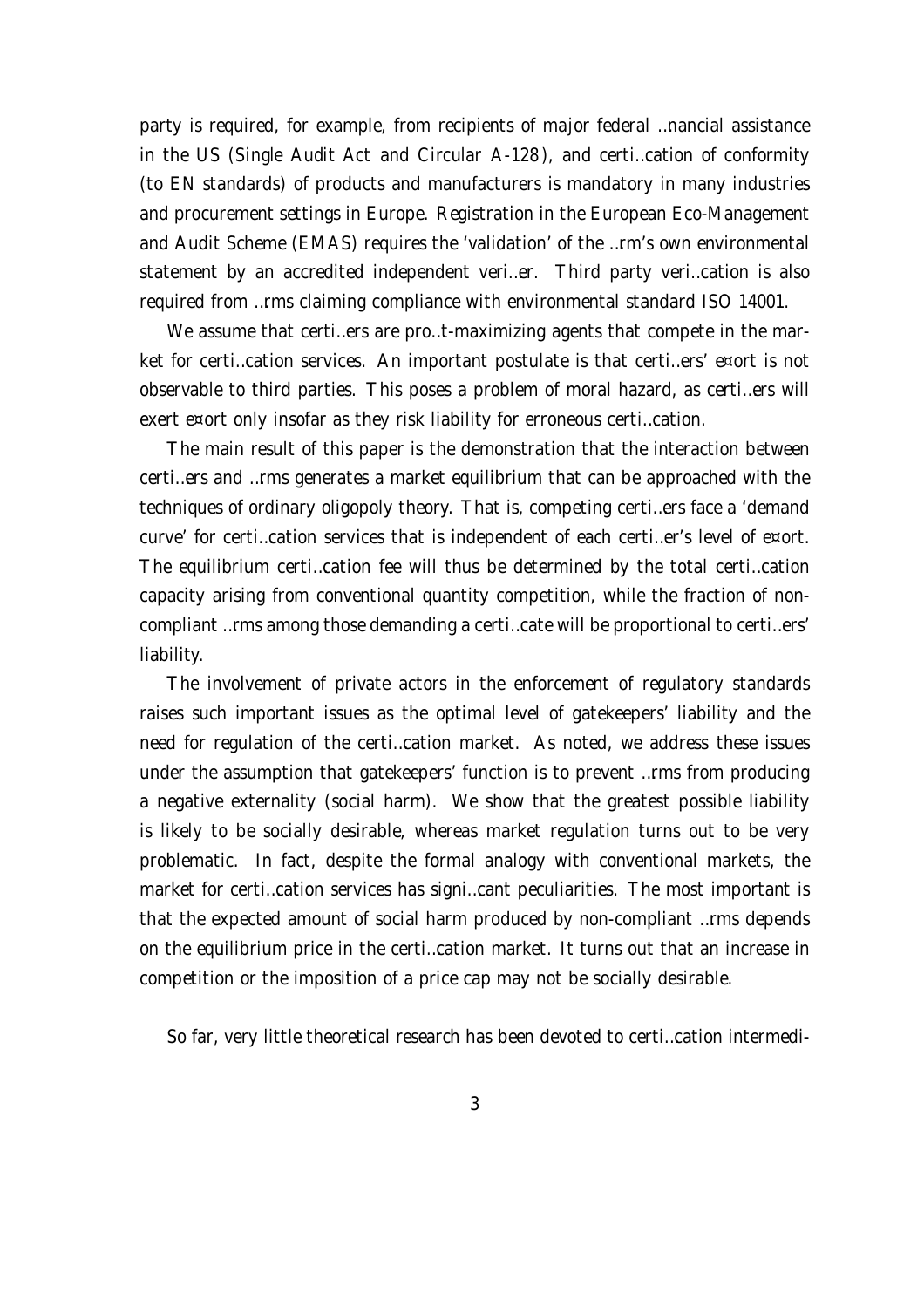aries. Kraakman (1986) gives an interesting description of the possible role of third parties in the enforcement of rules and regulations and derives a useful distinction between 'gatekeeping' and 'whistle blowing.' The former enforcement strategy requires private parties to prevent misconduct by withholding their cooperation from wrongdoers; the latter requires them to report information of wrongdoing to enforcement agencies or potential victims.

Choi (1996) provides a full-‡edged if informal analysis of the role that certi…cation intermediaries play in information signalling. He points out that certi…ers may di¤er from generic gatekeepers, as they do not necessarily prevent …rms from selling in the market. Furthermore, certi…ers may signal their information without a formal pronouncement, but solely by means of their association with the primary actor (as in the case of underwriters). As such, certi…cation turns out to be less disruptive of markets and may exist in market settings where gatekeeping is infeasible. Our analysis, however, concentrates on the true gatekeeping function, as we assume that certi…cation is necessary to engage in a regulated activity. Yet, most of our analysis (but not the normative part) can be extended to the case in which the standard is not set up to deal with an externality but relates to product quality. In this case, …rms failing to win certi…cation would still be allowed to initiate the activity but would necessarily be relegated to the lower tail of the market.

Lizzeri (1997) investigates the optimal disclosure policy for pro…t maximizing certi…cation intermediaries. The author develops a sophisticated adverse selection model in which certi…ers may …nd out the …rm's type with perfect accuracy and without expense. They sell their services to producers of goods of unobservable quality, where 'service' means any kind of (veri…able) information disclosure. The author shows that, under some conditions, the equilibrium may entail no revelation and monopolistic pro…ts for the certi…ers. Albano and Lizzeri (1997) consider the choice of the optimal disclosure rule by a monopolistic certi…er, assuming moral hazard on the side of producers. They show that the certi…er will elect to provide noisy disclosures able to maximize buyers' surplus.

The role played by gatekeepers in tax enforcement has been investigated by Franzoni (1998). The present essay extends my previous work by focusing on the enforcement of generic regulations instead of income taxes. This means that individuals'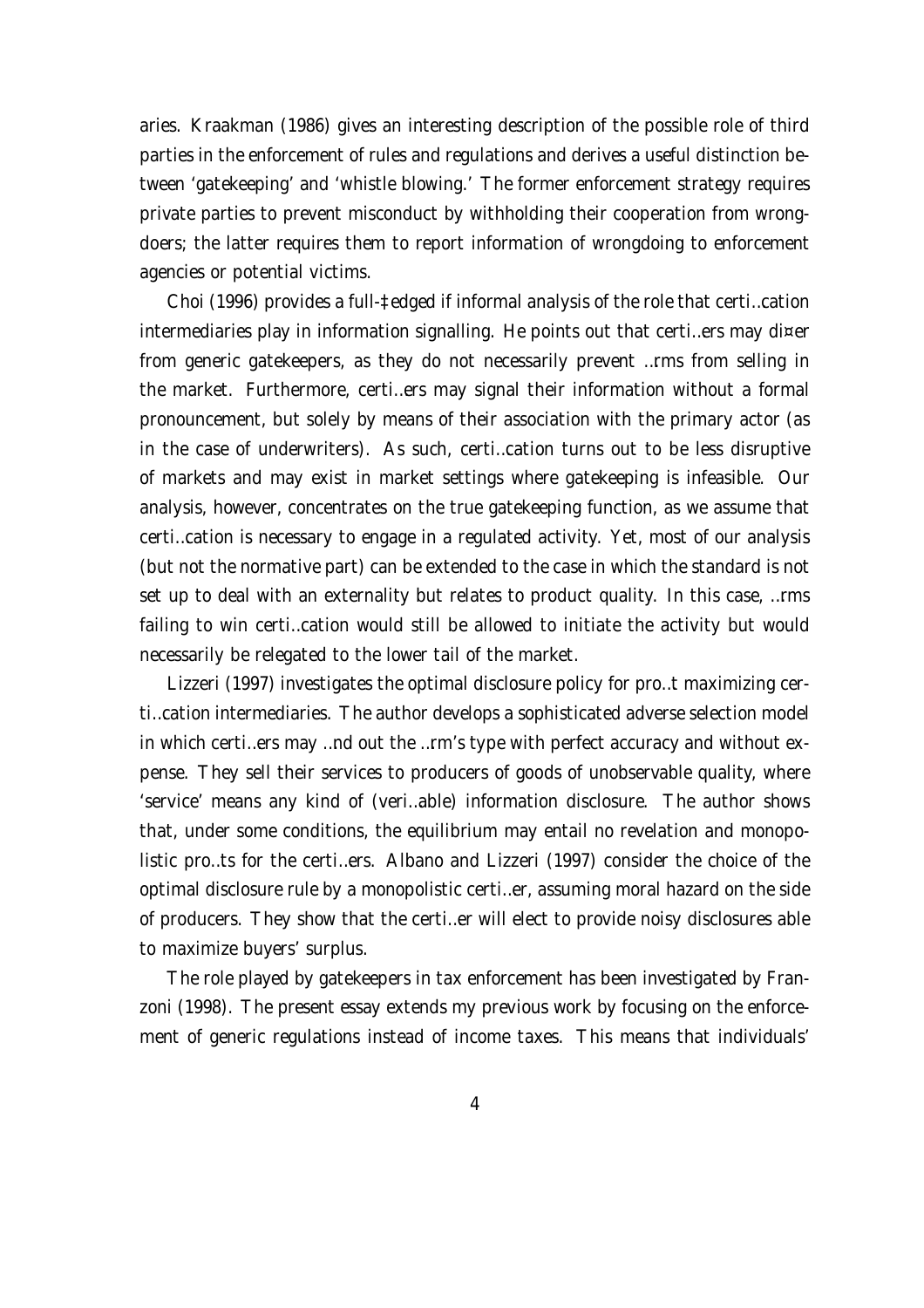decisions are not restricted to the amount of taxable income to report, but involve the choice of whether to start up an activity, and whether or not to comply with the regulation. Here, in contrast to Franzoni (1998), individuals have di¤ering compliance costs and are distributed over a continuum. Further, the certi…cation fee is assumed not to be refunded. This highlights a di¤erent aspect of gatekeeping, namely the possibility that high certi...cation fees themselves constitute an entry barrier.<sup>4</sup>

Finally, a good deal of research has been carried out in the accounting literature with respect to ... nancial audits, which allow third parties to provide 'reasonable assurance about whether the …nancial statements of an audited entity present fairly the …nancial position, results of operation, and cash ‡ows in conformity with generally accepted accounting principles.' The audit market is known to be dominated by the Big 6, and hence seems to be better captured by imperfect competition models. Starting with De Angelo (1981), however, the bulk of the auditing literature has concentrated on price competition, disregarding auditors' capacity choice. <sup>5</sup> Financial audits can be likened to the veri…cation technology adopted in this paper. An unquali…ed opinion (a full certi…cation) usually represents a means of obtaining cheap resources on the capital market. Inaccurate audits do not end up with an externality as is assumed in this model, but rather with direct damage to the purchaser (the …rm's …nanciers). The normative analysis of Section 4 is hence ill …tted for this kind of gatekeeping.

In very brief summary, Section 2 introduces the model and presents a full characterization of the equilibrium of the game; Section 3 illustrates how the parameters of the model a¤ect the players' behaviour; Section 4 addresses the main policy issues attendant upon a certi…cation system; …nally, Section 5 provides a summary and some …nal remarks.

<sup>4</sup>Choi (1996) reports that ISO 9000 certi…cation may cost from \$15,000 to several hundred thousand dollars for mid-sized US companies. In view of the recent proliferation of certi…cation intermediaries, the fees for the same sort of certi…cation in Italy have plummeted, reaching an average level of 10 million lire (roughly \$ 7,000).

<sup>&</sup>lt;sup>5</sup>Auditors' expropriable wealth has represented one of the key variables for the explanation of their quality choice. See, for instance, Dye (1993). Doogar and Easley (1998) develop (and test) an interesting model in which auditors' cost functions depend on their "size" (endowment of a …xed production factor).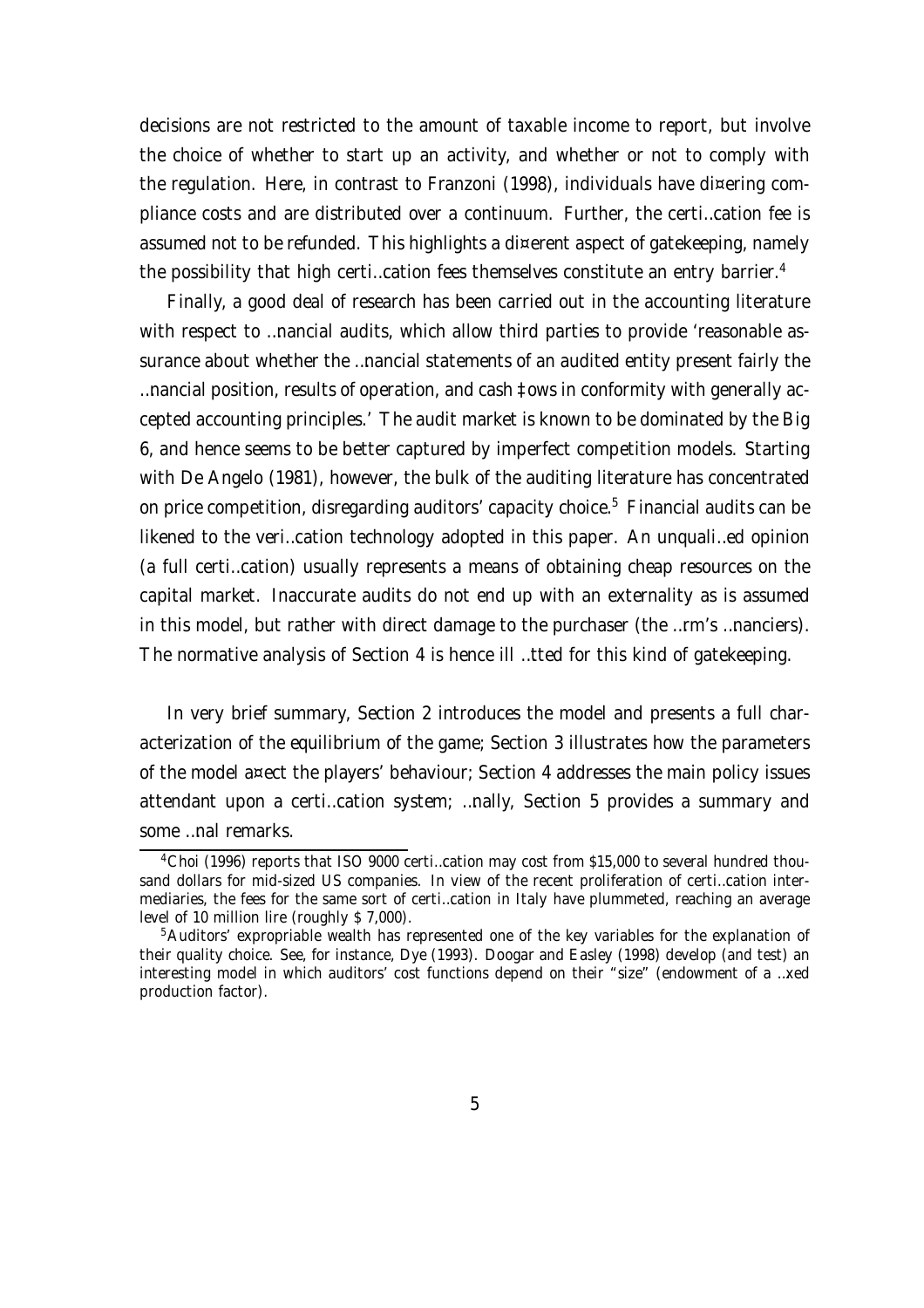## 2 The model

Let us consider the problem of enforcement of a particular law or regulation placing special constraints on the …rms that intend to engage in a particular activity. To get an idea of the situation, one may think of safety and environmental regulations prescribing that …rms in a certain industry must comply with speci…ed production standards.

Compliance with the regulation is costly. The actual cost of compliance to the …rm depends on its type, as it may be more or less close to the prescribed standard. Compliance costs are assumed to be uniformly distributed on the interval  $[0; 1]$ :<sup>6</sup> The bene…t to each …rm from engaging in the activity subject to regulation is equal to b; with  $b < 1$ ; the bene...t from not engaging into the activity is normalized to 0. A …rm that starts up the activity without abiding by the regulation is expected to produce social harm of amount h: For simplicity, we assume that …rms are perfectly 'judgement proof' and that they cannot be sanctioned for the harm caused.<sup>7</sup> In the absence of speci…c impediments, all …rms would start the activity, none would comply with the regulation, and social harm would result.

In an ideal situation with full information, though, only compliant …rms would be allowed to enter the activity (as  $h > b$ ), and hence only ... rms with a small compliance cost would do so. This situation can be fruitfully used a as a benchmark for analysis.

Remark 1 In the …rst best outcome, …rms with compliance cost  $c < b$  comply with the standard and engage in the activity. The other …rms do not engage in the activity.

In the presence of asymmetric information, compliance is fostered by requiring entering …rms to produce a certi…cation. The certi…cation service is provided by independent intermediaries, which compete à la Cournot. Once engaged, the certi…er exerts e¤ort to ascertain whether the …rm respects the standard or not. If the certi…er detects a compliance failure, it does not issue certi…cation and the …rm cannot start the activity. Conversely, if the certi…er detects no failure, it gives its OK and the ac-

<sup>6</sup>The uniform distribution yields a linear certi…cation demand function and simpli…es the analysis of the market equilibrium.

 $7$ This means that neither a Pigouvian remedy (a sanction for non-compliance) nor a Coasian remedy (a liability rule) can be applied.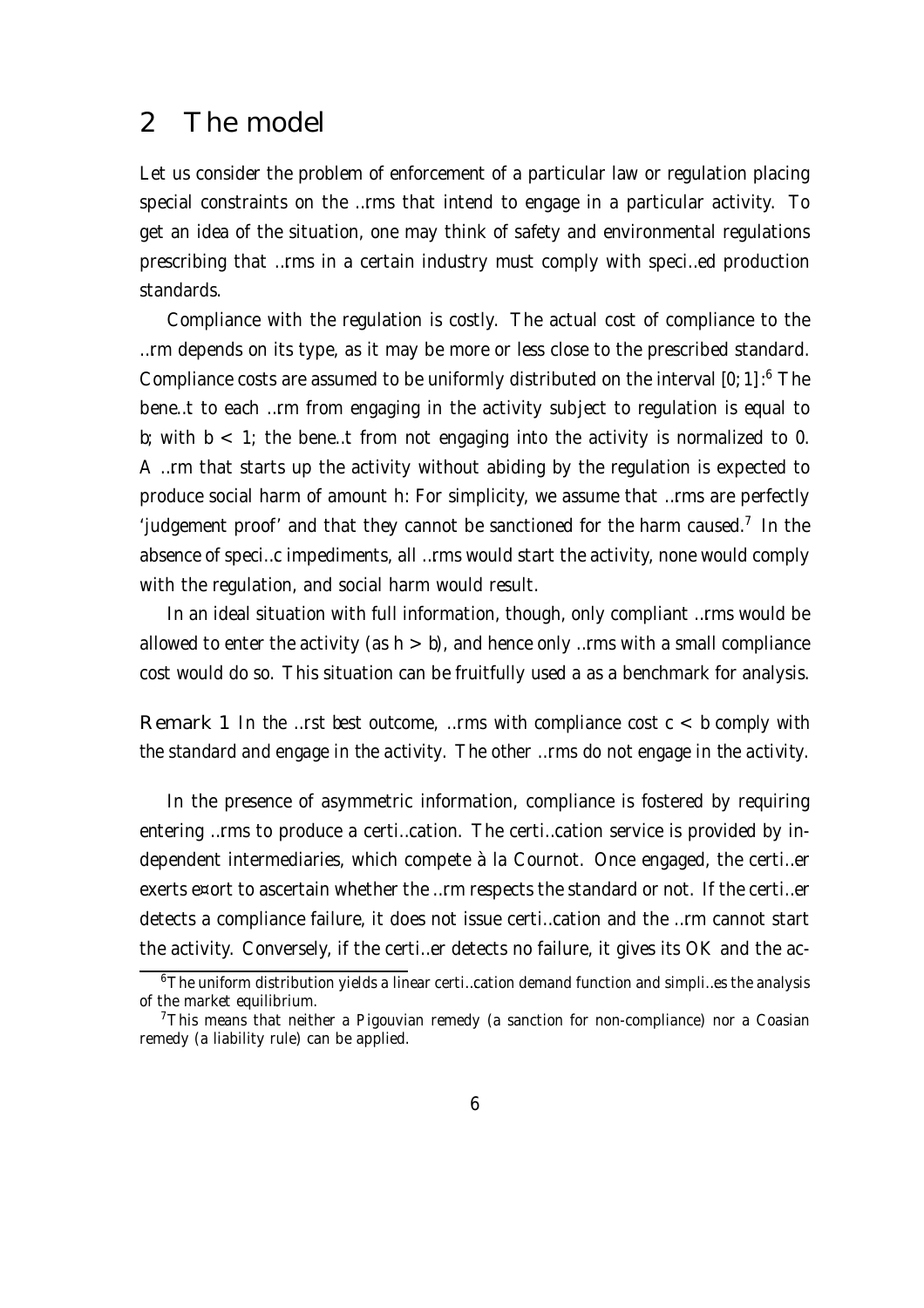tivity is carried out. We assume that certi…ers cannot deny a compliance certi…cation when the …rm is e¤ectively compliant.

The probability that the certi…er will detect a non-compliant …rm depends on the level of e¤ort exerted. The e¤ort cost is assumed to be proportional to the 'quality' of the certi…cation, i.e. to be equal to sa; where s is the marginal detection cost and a the probability that a non-compliant …rm will be detected. By exerting a su¢ciently great e¤ort, the certi…er learns the …rm's compliance level with certainty. We assume that random events lead the …rm's actual compliance behaviour to become common knowledge with probability ® (e.g. through a government inspection, a change of ownership, or an accident). In that case, if the certi…cation proves to be erroneous, the certi…er is liable to a monetary penalty P:

The sequence of move in this game is the following:

1. …rms know their compliance cost and decide whether to engage in the regulated activity;

- 2. certi…ers compete on quantities in the certi…cation market;
- 3. …rms that enter the activity hire a certi…er to get a certi…cation of compliance;
- 4. upon engagement, certi…ers decide the level of e¤ort to exert;
- 5. …rms that fail to get a certi…cation cannot initiate the activity;
- 6. with probability ®; miscerti…cations are detected and sanctioned.

The game is solved through the Bayes-Nash equilibrium concept. We consider the …rm's problem …rst, then the certi…er's optimal choice of e¤ort. The results will allow us to derive the 'demand' for the certi…cation services, which will then be used to determine the market equilibrium.

Let us start from the problem faced by the single …rm. It has to make two decisions: i) whether to engage in the activity (and, hence, hire a certi…er), and ii) whether to comply with the regulation.

Take a …rm that intends to engage in the activity. It will prefer to comply with the regulation only if

$$
b_i c > (1_i a) b;
$$

that is, only if the net bene…t from compliance is greater that the expected bene…t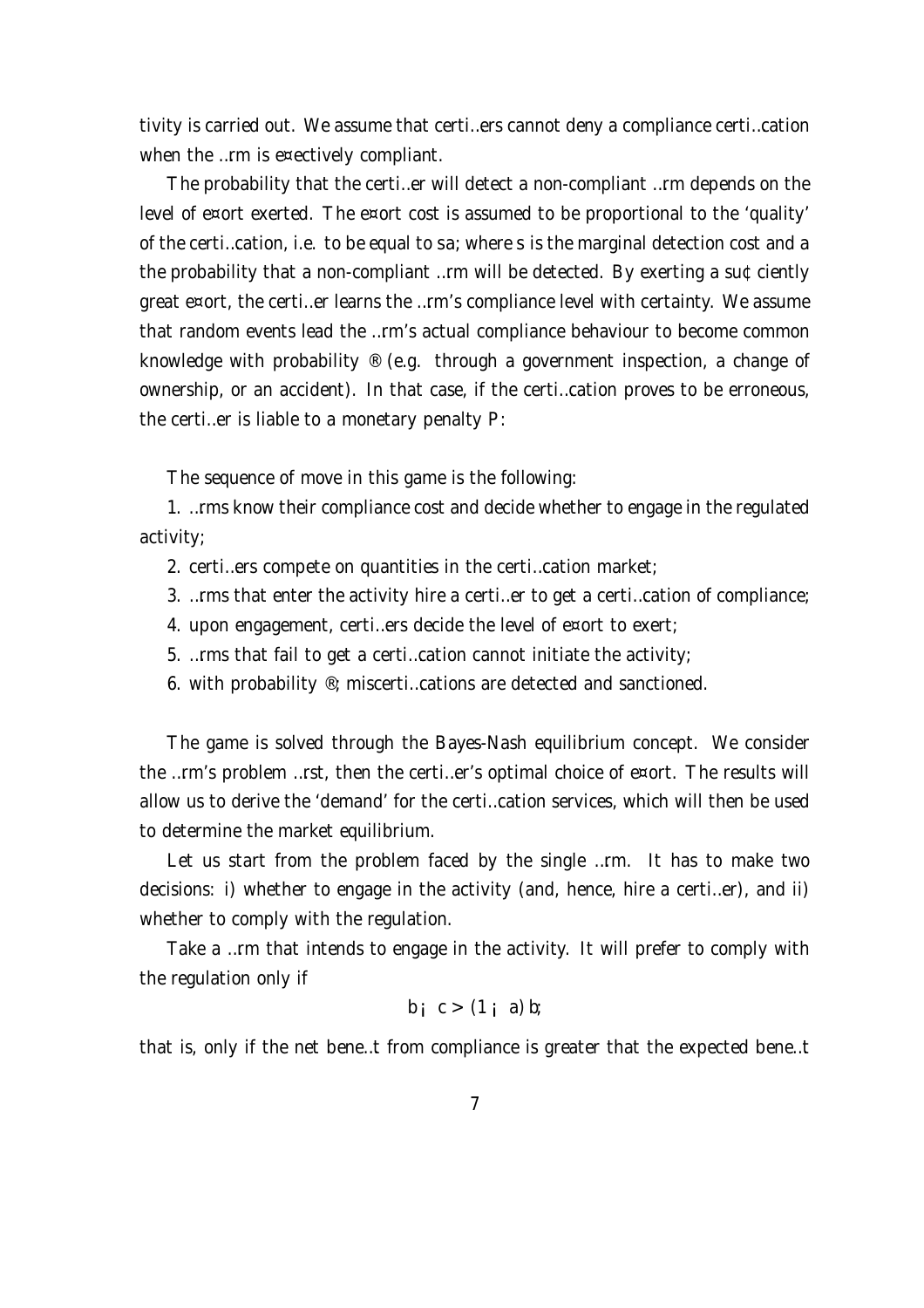from non-compliance [recall that  $(1; a)$  is the probability of not being detected by the certi…er]. For simplicity, we assume that random detection occurs after the …rm has reaped the bene...t from the activity and has produced expected social harm h. $^8$ Given the expected certi…cation quality a; only …rms with compliance costs

$$
c \quad ab \qquad (1)
$$

will comply.

Let us turn to the entry decision. Firms with a compliance cost below ab will enter the activity only if

$$
b \mid c \, , \, p: \tag{2}
$$

Firms with compliance cost above ab will make an attempt to start the activity (and risk being rejected by the certi…er) only if

$$
(1 \quad a) b \quad p:
$$
 (3)

Note that the bene…t to compliant …rms from participation is decreasing in c. If non-compliant …rms make an attempt to enter, then the marginal type, i.e. the one indi¤erent between complying and not, will enter the activity too, and so will all …rms with compliance costs less than ab:

The optimal behaviour of …rms can be summarized as follows.

Lemma 1 If  $(1; a)$  b  $\mu$ ; then all …rms will seek to enter the activity. Only those with compliance cost  $c < ab$  will comply with the regulation.

If  $(1; a)$  b < p; then the activity will be started only by ... rms with compliance cost  $c < b_i$  p; which will all comply with the regulation.

Let us now turn to the certi...er's problem. N identical certi...ers are operating in the certi…cation market. Each decides his own certi…cation capacity and, upon engagement, the amount of e¤ort to devote to the discovery of the …rm's compliance status.

The pro…t for each certi…er i can be written as

 $i_{i} = [p_{i} \text{ sa}_{i} \text{ j} (1 \text{ j} \text{ a}_{i}) \text{ v}_{i} \text{ P}] Q_{i};$ 

 $8$ This assumption does not a¤ect the qualitative features of our results.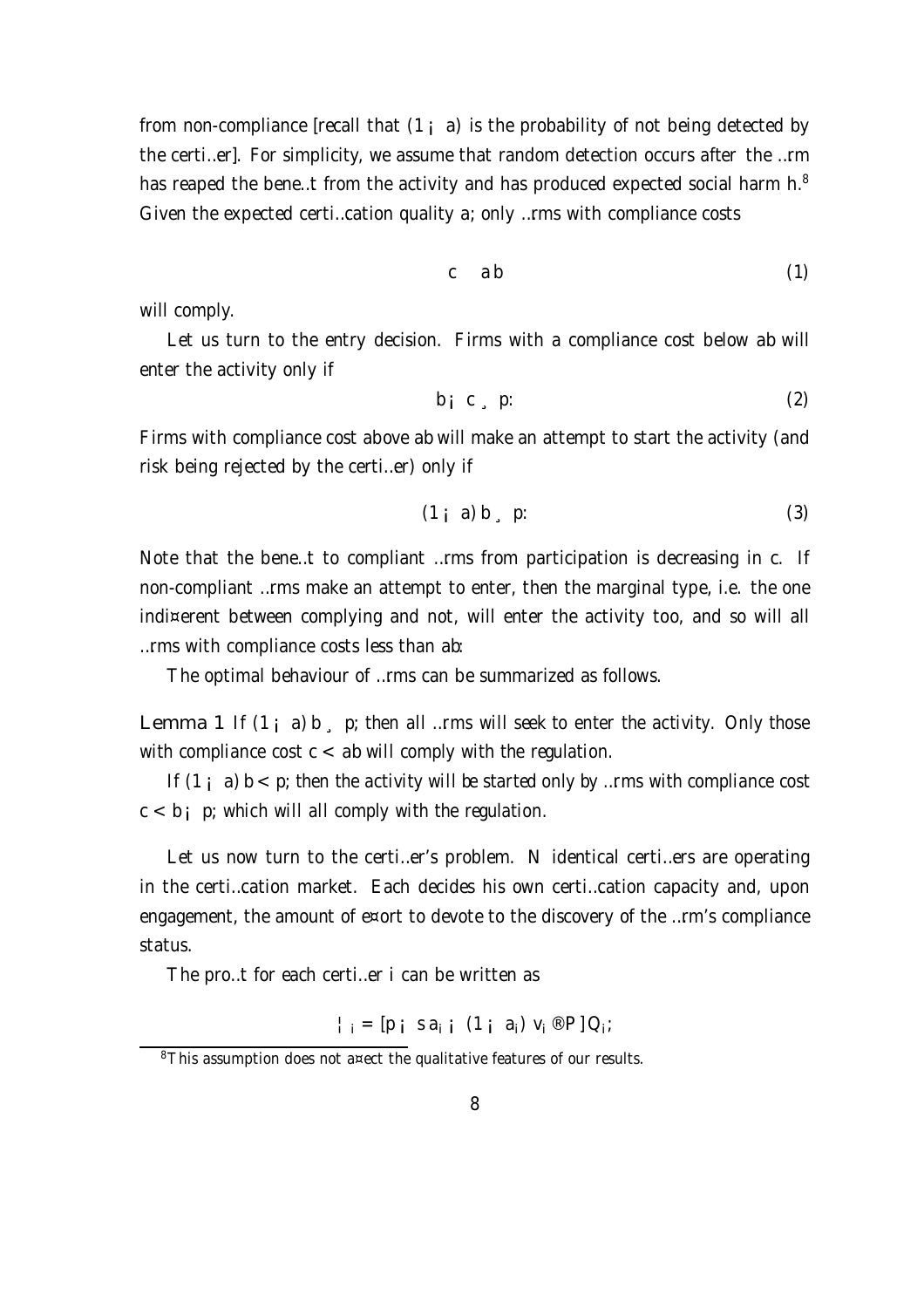which includes the certi…cation fee  $\bm{{\mathsf{p}}}$ ; less the detection cost sa $_i$ ; less the expected liability associated with a miscerti...cation, times the number of tests performed,  $Q_i$ .  $\bm{{\mathsf{v}}}_\text{i}$  is a probability measure that represents the certi…er's belief that its customers are non-compliant. Note that if the test reveals that the …rm is non-compliant, the certi…er has an incentive to deny certi…cation. $^9$ 

Let us consider the choice of detection e¤ort. Di¤erentiation with respect to the certi... cation quality  $a_i$  yields

$$
\frac{\text{ }{\text{ }n\text{ }j\text{ }j}}{\text{ }{\text{ }n\text{ }j\text{ }i\text{ }j}} = \left[\text{i} \text{ } s + v_i \text{ } \text{ }{\text{ }n\text{ }P} \right] \text{ } Q_i \text{:}
$$

Hence, depending on the probability that tested …rms are non-compliant, the certi- …er's e¤ort will be such that

$$
\begin{array}{llll}\n\mathbf{8} & \mathbf{a}_{i}^{\mathbf{m}} & = 0 & \text{if} & \mathbf{v}_{i} < \frac{S}{\circledcirc P}; \\
\mathbf{a}_{i}^{\mathbf{m}} & \mathbf{2} \left[ 0; 1 \right] & \text{if} & \mathbf{v}_{i} = \frac{S}{\circledcirc P}; \\
\mathbf{a}_{i}^{\mathbf{m}} & = 1 & \text{if} & \mathbf{v}_{i} > \frac{S}{\circledcirc P}. \n\end{array} \tag{4}
$$

We assume that the expected liability associated with an erroneous certi...cation is su¢cient to motivate accurate testing at least when all …rms are non-compliant:  $\mathbb{P}$  > s:

The expected cost of each test is:  $sa_i + (1 \, i \, a_i) v_i \otimes P$ ; and, hence, at the optimum:

\n marginal certain condition cost = \n 
$$
\begin{cases} \n \mathbf{v}_i \otimes \mathbf{P} & \text{if } \mathbf{v}_i \quad \frac{\mathbf{s}}{\otimes \mathbf{P}}; \\
 \mathbf{S} & \text{if } \mathbf{v}_i \quad \frac{\mathbf{s}}{\otimes \mathbf{P}}.\n \end{cases}
$$
\n

In order to calculate the optimal certi…cation quantity provided by each certi…er, we …rst need to derive the market 'demand' for certi…cations. In other terms, we must derive …rms' behaviour as a function of the market price p and the expected certi…cation quality provided by each certi…er.

As a …rst step, one may want to establish whether, in equilibrium, certi…ers may provide certi…cations of di¤erent quality. The following lemma makes sure that no di¤erentiation can e¤ectively arise ex post.

Lemma 2 In equilibrium, all certi…ers will exert the same detection e¤ort.

Proof : From eq.(4); we know that the certi...er's e¤ort is greater if the fraction of non-compliant …rms among those it serves is larger. As non-compliant …rms prefer

<sup>&</sup>lt;sup>9</sup> Contingent fees are not admitted.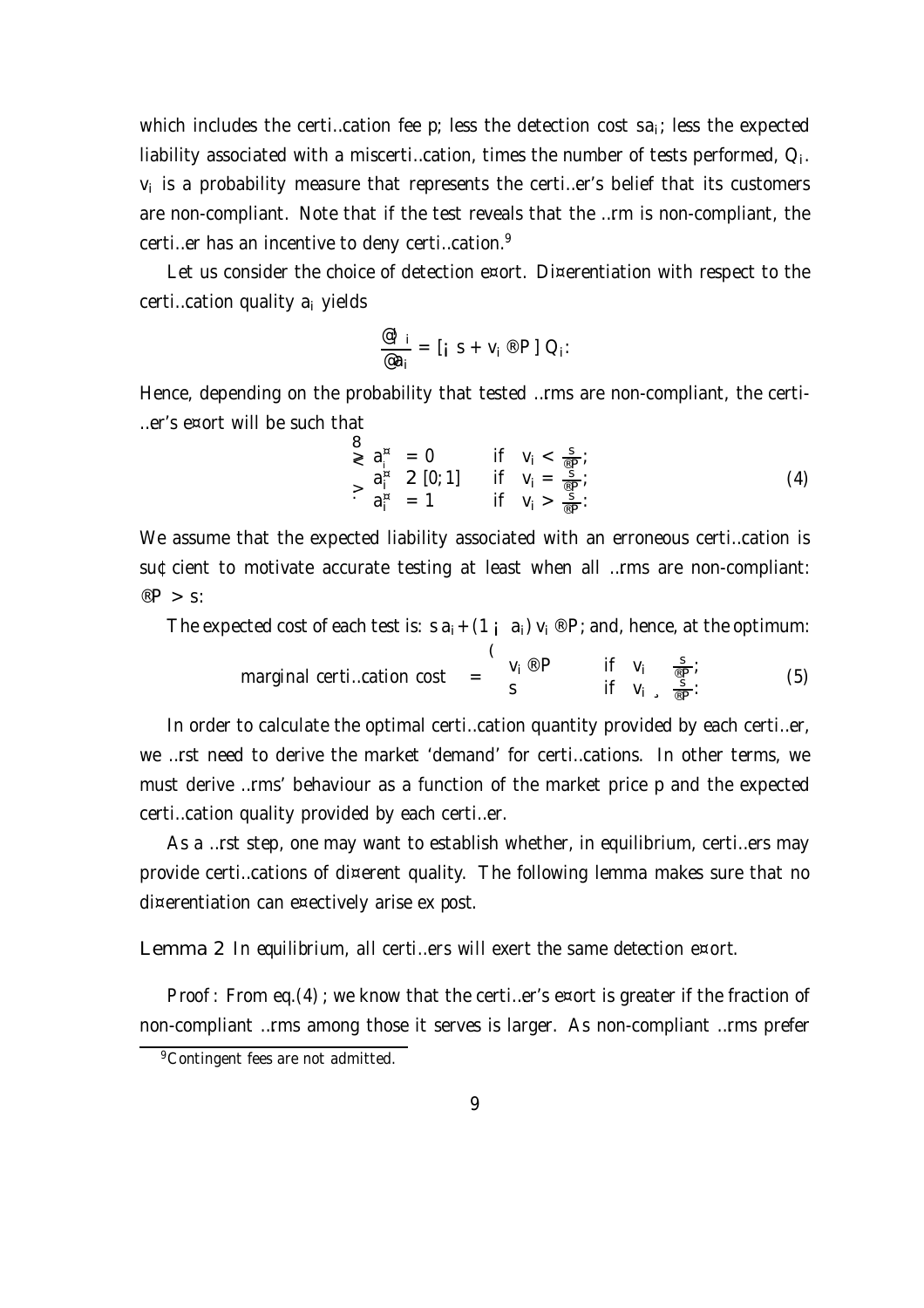not to be detected, they will all demand the service of the certi…er with the lowest expected quality. This means that non-compliant …rms would all 'herd' towards the certi…er with the smallest fraction of non-compliant …rms unless this fraction is the same for all. As a result, in equilibrium, the mix between compliant and noncompliant …rms, as well as the detection e¤ort, will be the same for all certi…ers.<sup>10</sup>

In equilibrium, we thus have  $v_i = v$  and  $a_i = a$  for all certimers.

Let us now consider the …rms and certi…ers' behaviour given the market price p:

If the certi…cation fee exceeds the private bene…t from the activity,  $p \cdot b$ ; then clearly nobody enters the activity and  $Q^D(p) = 0$ :

If  $p < b$ ; we have to consider ... rms' entry and non-compliance decisions together. We have two possible cases: either all non-compliant ... rms enter the market or only a fraction do.

Consider …rst the case in which all non-compliant types enter the activity. The fraction among those demanding certi...cation will be  $v = 1$ ; ab (from Lemma 1). If certi…ers exerted no detection e¤ort, no one would comply with the regulation and  $v = 1$ : Since ®P  $>$  s; certi…ers would then exert full e¤ort, a $^{\tt\tt\tt}$  = 1; and non-compliant …rms would prefer not to enter the activity. In equilibrium, the detection probability has to be such that the probability of non-compliance given engagement leaves each certi…er indi¤erent about the level of e¤ort:  $a_i = \hat{a}$  for all i; with

$$
(1 \mathbf{i} \quad \mathbf{a} \mathbf{b}) \mathbf{P} = \mathbf{s}:
$$

Hence,

$$
\mathbf{a} = \frac{1}{b} \frac{\mathbf{B} \mathbf{P} \mathbf{i} \mathbf{S}}{\mathbf{B} \mathbf{P}}.
$$
 (6)

In equilibrium, ... rms with a compliance cost less than  $d \hat{\ }$  ab =  $\frac{\text{op}_{i}s}{\text{op}}$  will comply, while the others will not. The demand for certi…cation services is equal to 1.

Note that this equilibrium can occur only if non-compliant …rms …nd it pro…table

 $10$ This argument is based on the assumption that the certi. cation price is unique. Yet it also extends to the case in which certi…ers can quote di¤erent prices (in a model à la Kreps and Scheinkman 1983). In this case, it would be su¢cient to recall that only non-compliant …rms would be willing to pay a premium for low certi...cation quality. Any certi...er o¤ering low quality would then face noncompliant …rms only, and would be led to exert full e¤ort.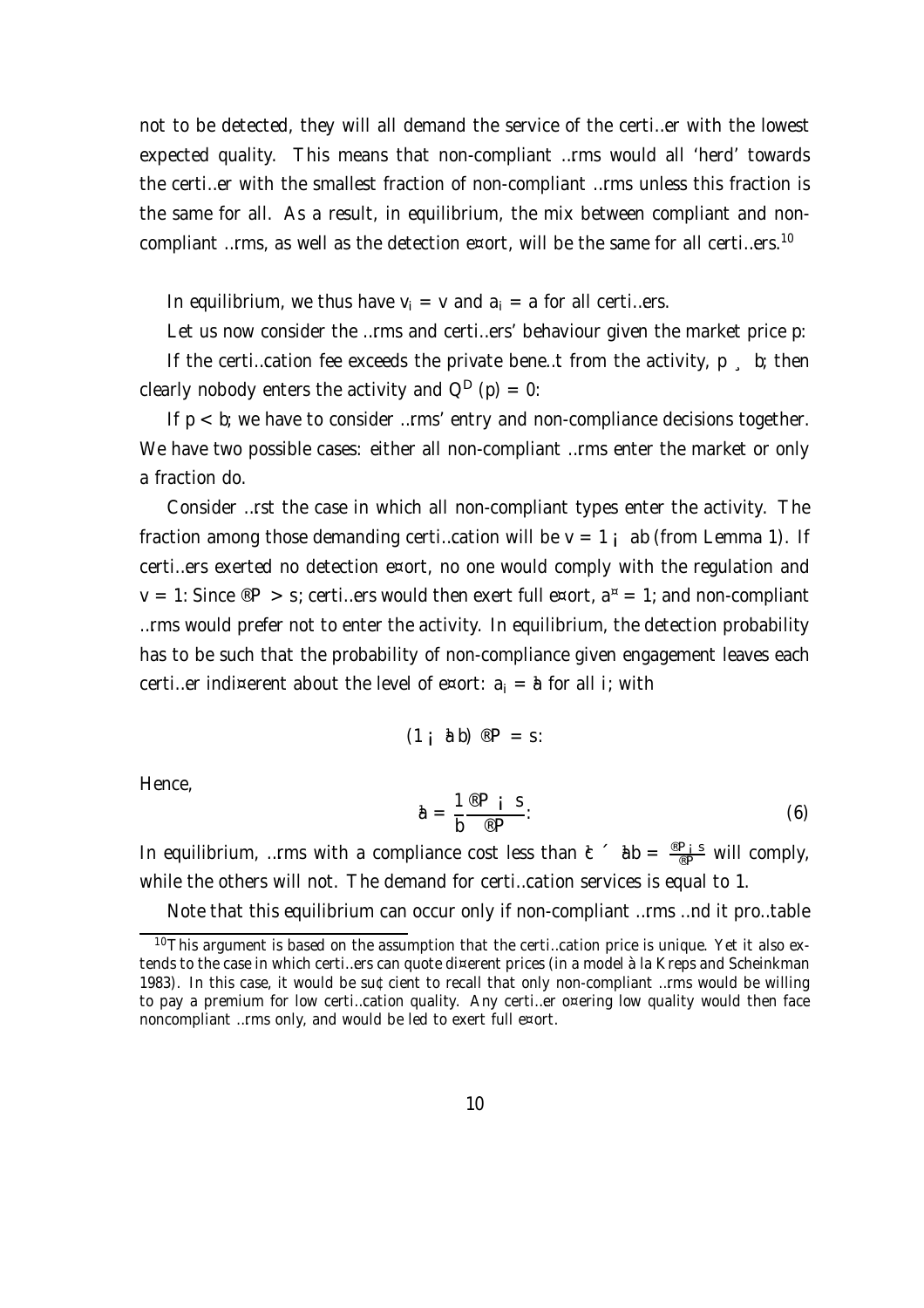to enter the activity, i.e. only if (from eq. 3 ):  $\hat{a} = \frac{b_i - p}{b}$ ; that is only if

 $p$   $b$   $i$   $d$ :

When the certi...cation fee is high or  $b < b$ , the previous inequality is not satis...ed. Noncompliant types will not …nd it pro…table to apply for certi…cation unless the certi...cation quality is set below a: They will be indi¤erent between doing it and not if  $a = \frac{b_i - p}{b}$ : In turn, certi…ers will be indi¤erent about detection e¤ort if non-compliant …rms randomize and enter with a probability x such that

$$
\frac{x [1 \mathbf{i} (b \mathbf{i} p)]}{x [1 \mathbf{i} (b \mathbf{i} p)] + (b \mathbf{i} p)} \circ P = s:
$$

In equilibrium, we will hence have

$$
x^{\alpha} = \frac{b \, \mathsf{i} \, p}{1 \, \mathsf{i} \, b + p} \, \frac{s}{\mathsf{P} \, \mathsf{i} \, s} \tag{7}
$$

In this case, the certi…cation demand will be equal to

$$
Q^{D} (p) = b i p + [1 i (b i p)] xn = \frac{\text{P} P}{\text{P} i S} (b i p):
$$

To sum up, the certi…cation demand can be written as:

$$
Q^{D} (p) = \sum_{\geq 0}^{\infty} \frac{\binom{p}{p}}{1 - \binom{p}{q}} \quad \text{for} \quad p \in \mathfrak{b}
$$
\n
$$
Q^{D} (p) = \sum_{\geq 0}^{\infty} \frac{\binom{p}{p}}{1 - \binom{p}{q}} \quad \text{for} \quad p \in \mathfrak{b}
$$
\n
$$
P(p) = \sum_{\geq 0}^{\infty} \frac{\binom{p}{p}}{1 - \binom{p}{q}} \quad \text{for} \quad p \in \mathfrak{b}
$$

Figures 1 and 2 illustrate the certi...cation demand on the assumption that  $b < \theta$  and  $b > c$ ; respectively.





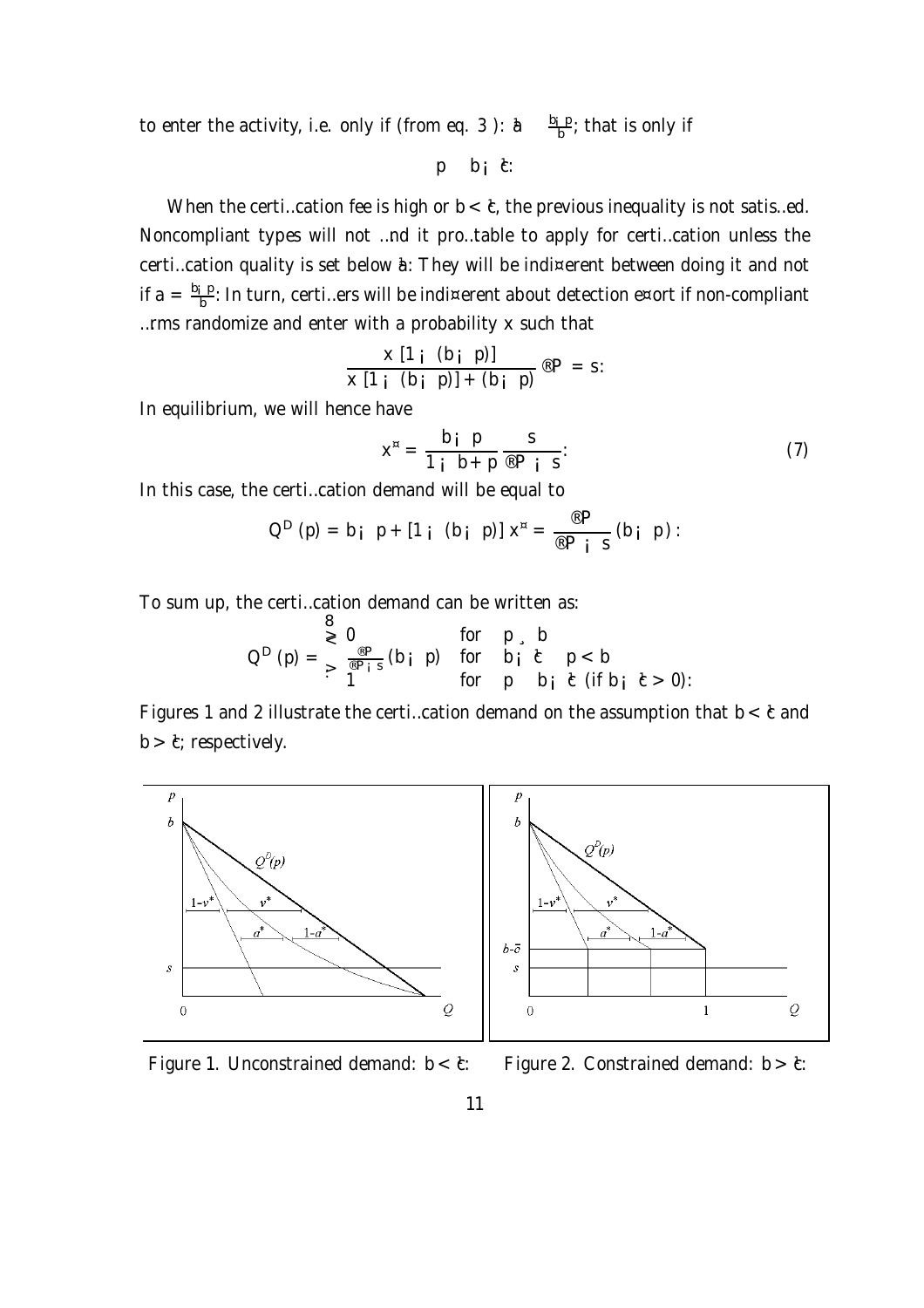The demand function together with the marginal certi…cation cost determine the market con...guration. Note that in any continuation equilibrium we have  $v^{\pi} = \frac{S}{\omega t}$  $\frac{\mathsf{S}}{\circledast \mathsf{P}}$  : Hence, from eq.(5), the expected marginal certi…cation cost for each certi…er is equal to s. Further, it can be seen that the certi...er's pro...t is independent of  $a_i$ :

$$
\begin{array}{rcl}\n\vert\ \mathbf{a}^{n} & = & [\mathbf{p}(\mathbf{Q})_{i} \; \mathbf{s} \, \mathbf{a}_{i}^{n} \; \mathbf{i} \; (\mathbf{1}_{i} \; \mathbf{a}_{i}^{n}) \; \mathbf{v}_{i}^{n} \circledast \mathbf{P}] \, \mathbf{Q}_{i} = [\mathbf{p}(\mathbf{Q})_{i} \; \mathbf{v}_{i}^{n} \circledast \mathbf{P} \; \mathbf{i} \; \mathbf{a}_{i}^{n} (\mathbf{s} \; \mathbf{i} \; \mathbf{v}_{i}^{n} \circledast \mathbf{P})] = \\
& = & [\mathbf{p}(\mathbf{Q})_{i} \; \mathbf{v}_{i}^{n} \circledast \mathbf{P}] \, \mathbf{Q}_{i} = [\mathbf{p}(\mathbf{Q})_{i} \; \mathbf{s}] \, \mathbf{Q}_{i} \\
\end{array}
$$

In the market, N symmetric certi…ers compete in quantities. In order to account for the widest range of possible outcomes, we allow N to be non-integer: N 2 [1; 1):

In order to get a complete solution to the market game, one has to make an assumption about the market price that occurs when  $Q^D = 1$ : The only assumption compatible with a subgame perfect equilibrium is that the price associated with full market coverage is the highest:  $p = b_i$  d: Otherwise, certi…ers' payo¤s would not be upper-hemicontinuous and there would be no equilibrium.

Through standard Cournot analysis (see the appendix), it can be established that the equilibrium market quantity is

$$
\sum_{i=1}^{3} Q^{i} = \frac{N}{N+1} (b_i s) \frac{\binom{m}{p}}{\binom{m}{p}} s \quad \text{if } \frac{N}{N+1} (b_i s) \frac{\binom{m}{p}}{\binom{m}{p}} s \quad 1
$$
\n
$$
\sum_{i=1}^{3} Q^{i} = 1 \quad \text{if } \frac{N}{N+1} (b_i s) \frac{\binom{m}{p}}{\binom{m}{p}} s > 1
$$

with

 $\sum p^{\alpha} = S + \frac{1}{N+1}$  $\sum_{i=1}^{n} p_i = b_i$   $\frac{\text{p}_i s}{\text{p}_i}$  if  $\frac{N}{N+1}$  $\frac{1}{N+1}$ b if  $\frac{N}{N+1}$  $\frac{N}{N+1}$  (b j s)  $\frac{\text{eP}}{\text{eP}}$  $\frac{^{op}}{^{op}}$ <sub>5</sub> 1  $\frac{N}{N+1}$  (b j s)  $\frac{\text{op}}{\text{op}}_{j,s} > 1$ 

Recall that  $Q^a = 1$  can occur in equilibrium only when b i  $d = 0$ ; i.e. when certi…ers' liability is relatively small: P s  $\frac{s}{\circledast(1_{i} b)}$ :

By nesting the equilibrium values into the players' best reply functions, we obtain a full characterization of the equilibrium.

Proposition 3 The unique subgame perfect equilibrium is characterized as follows.

If  $\frac{N}{N}$  $\frac{N}{N+1}$  (b i s)  $\frac{\text{op}}{\text{op}}$  s  $\frac{N}{N+2}$  (partial market coverage), then certi…ers serve  $Q^{\pi}$  = N  $\frac{N}{N+1}$  (b j s)  $\frac{\text{op}}{\text{op}}$  j  $\frac{\text{op}}{\text{op}}_{i}$  is ... rms for a fee  $p^{\text{m}} = S + \frac{1}{N+1}$  $\frac{1}{N+1}$ b: Firms with compliance cost c $\infty$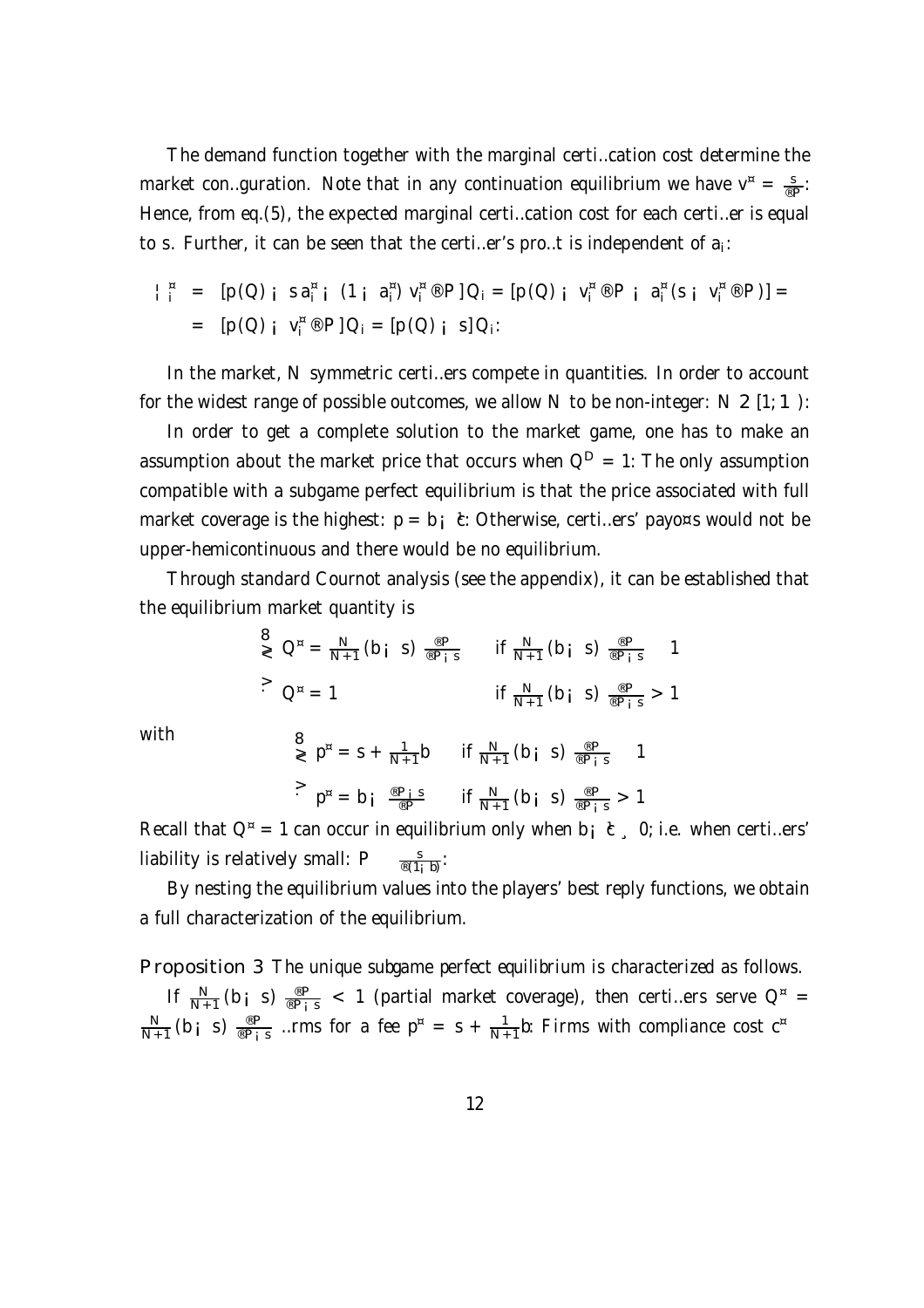N  $\frac{N}{N+1}$  (b <sub>i</sub> s) comply with the regulation and enter the activity, while the others do not comply and try to enter the activity with probability

$$
x^{\mathrm{m}} = \frac{\mathrm{S}}{\circledast \mathrm{P} \ \mathrm{i} \ \mathrm{S}} \frac{1}{\frac{\mathrm{N}+1}{\mathrm{N}} \frac{1}{\mathrm{b}_{\mathrm{i}}} \ \mathrm{s} \ \mathrm{i} \ \mathrm{1}}.
$$

A fraction

$$
a^{n} = \frac{b \mathbf{i} \ p^{n}}{b} = \frac{N+1}{N} \frac{b \mathbf{i} \ s}{b}
$$

of non-compliant …rms are detected by their certi…er and denied certi…cation. Each certi…er earns a pro…t equal to

$$
\Big| \Big|_i^{\pi} = \frac{1}{N+1} (b_i \ s)^{2} \frac{\text{P}}{\text{P}} \frac{\text{P}}{\text{P}} \text{s}
$$

If  $\frac{N}{N+1}$  $\frac{N}{N+1}$  (b i s)  $\frac{\text{op}}{\text{op}}_{1}$  s > 1 (full market coverage), then certi…ers serve all …rms,  $Q^{\alpha} = 1$ ; for a fee  $p^{\alpha} = b$  i  $\frac{\text{op}_{i}s}{\text{op}}$ : Firms with compliance cost  $c^{\alpha}$   $\frac{\text{op}_{i}s}{\text{op}}$  comply with the regulation and enter the activity, while the others do not comply and try to enter the activity with probability 1. A fraction

$$
a^{\tt\scriptscriptstyle u} \,=\, \frac{1}{b} \frac{{}^{\text{\textregistered}} P \text{ }}{ {}^{\text{\textregistered}} P} \, \frac{S}{}
$$

of non-compliant …rms are detected by their certi…er and denied certi…cation. Each certi…er earns a pro…t equal to

$$
\begin{array}{c}\n\vdots \\
\vdots\n\end{array} = \frac{1}{N} \begin{array}{c}\n\mathsf{H} \\
\mathsf{b} \\
\vdots\n\end{array} \quad \frac{\text{op}_i}{\text{op}} \cdot \frac{\mathsf{s}}{\mathsf{I}} \\
\vdots\n\end{array}
$$

We have identimed two types of equilibrium: in the mirst, the certimication fee is high enough to discourage some …rms from hiring a certi…er and trying to enter the activity. In the second, all …rms hire a certi…er and try to enter. The second type can occur only when certi…ers' liability is relatively small, P s  $\frac{s}{\circledast(1_{i} b)}$ ; and the number of operating certi…ers is large, N  $_{\mathrm{\mathsf{\mathfrak{so}}}}$   $\frac{\text{\textcircled{\tiny{\mathfrak{sp}}}}_{\mathrm{\mathfrak{so}}}}{\text{\textcircled{\tiny{\mathfrak{sp}}}}_{\mathrm{\mathfrak{sp}}}}$  $\frac{\text{P}}{\text{P}}\frac{\text{P}}{\text{P}}\frac{\text{S}}{\text{S}}\text{P}}{\text{P}}\left(\text{b}_i \text{ s}\right) \text{i} \left(\text{P} \text{P}_i \text{ s}\right)}$ 

### 3 Equilibrium properties

In this section, we use Proposition 1 to assess how the equilibrium is a¤ected by changes in the underlying parameters.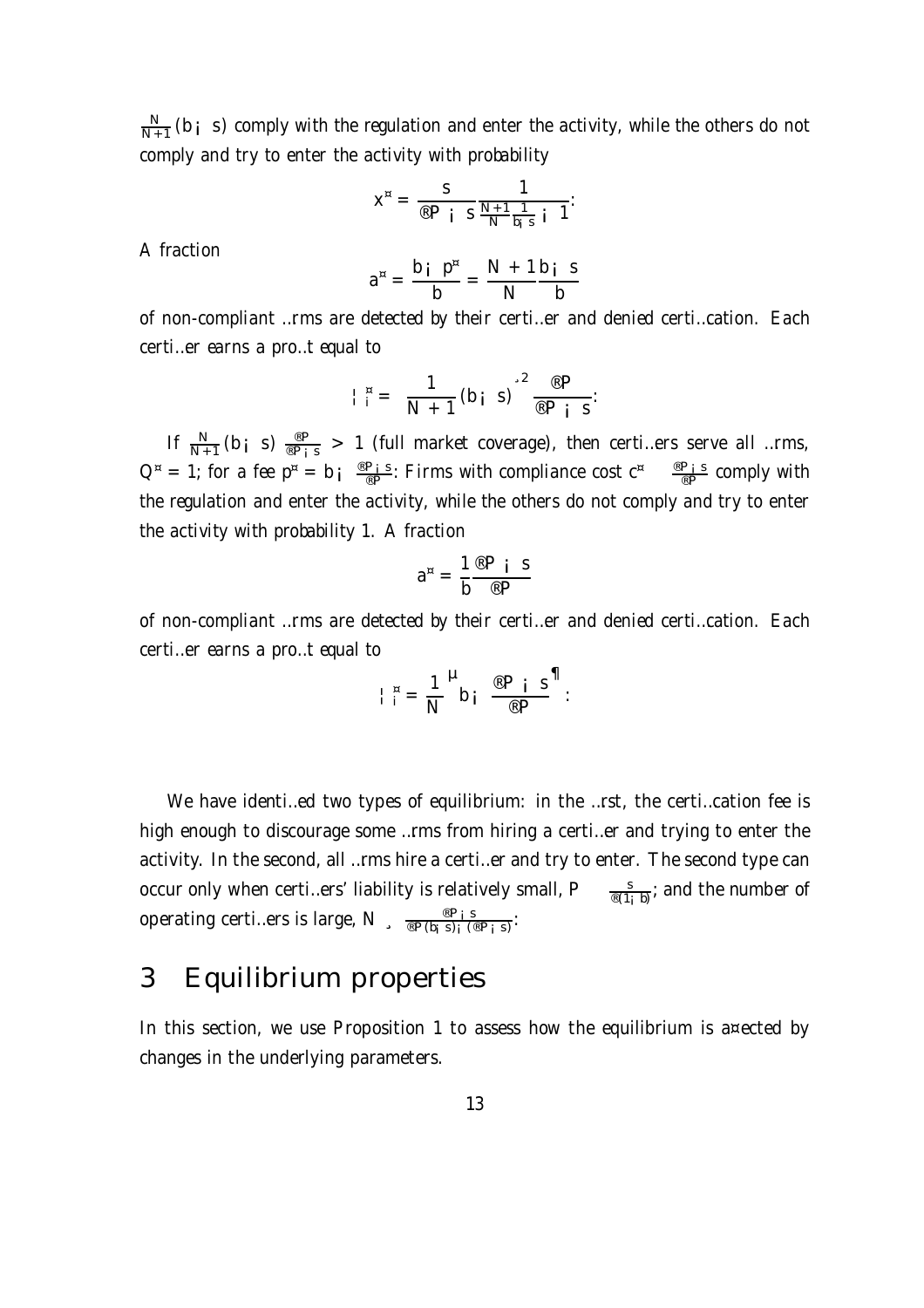Number of certi…ers

This variable is relevant only when the equilibrium entails partial coverage.

Suppose that the number of certi…ers in the market increases. As competition intensi…es, certi…ers perform more tests for a lower price. Certi…ers' pro…ts decrease. Thanks to the reduction in the certi…cation fee, more …rms can a¤ord to comply with the regulation. As this would reduce certi…ers' incentive to exert e¤ort in detection, a larger number of non-compliant …rms try to initiate the activity. Further, the detection rate has to rise so as keep non-compliant …rms indi¤erent between entering and not. As a result, the detection rate is higher.

As the number of certi…ers grows to in…nity, we have two possible outcomes. If  $s > b_i$   $d_i$ ; then the Cournot equilibrium converges to the Bertrand equilibrium. We have,

$$
\lim_{N! \ 1} p^{\alpha} = s \quad \text{and} \quad \lim_{N! \ 1} Q^{\alpha} = (b \ i \ s) \ \frac{\text{op}}{\text{op}} \ \frac{\ }{s} < 1:
$$

At the limit, certi…ers earn zero pro…ts and serve all …rms willing to pay at least the marginal certi…cation cost s.

If  $s < b_i$  d; the perfect competition outcome is not approximated. In fact, we have

lim N!1 Q ¤ = 1 and lim N!1 p ¤ = b ¡ c¹:

With quantity competition, the equilibrium price cannot drop below b  $\mathfrak{g}$   $\mathfrak{e}$ : At the limit, the pro…t per test equals b;  $c_i$  s > 0: Certi…ers serve all …rms and exhaust their certi…cation capacity.

#### Certi…ers' liability

Consider now an increase in certi…ers' liability for miscerti…cation. Let us start with the partial coverage equilibrium. As P increases, miscerti...cation becomes more costly and certi…ers have an incentive to increase the detection probability. Noncompliant …rms o¤set this increased incentive by reducing their entry probability. The certi…cation demand curve thus rotates to the left. In equilibrium, the certi…cation fee will be the same, but the quantity of the tests will be lower. The detection probability will not be a¤ected, as …rms' incentives to comply are unaltered.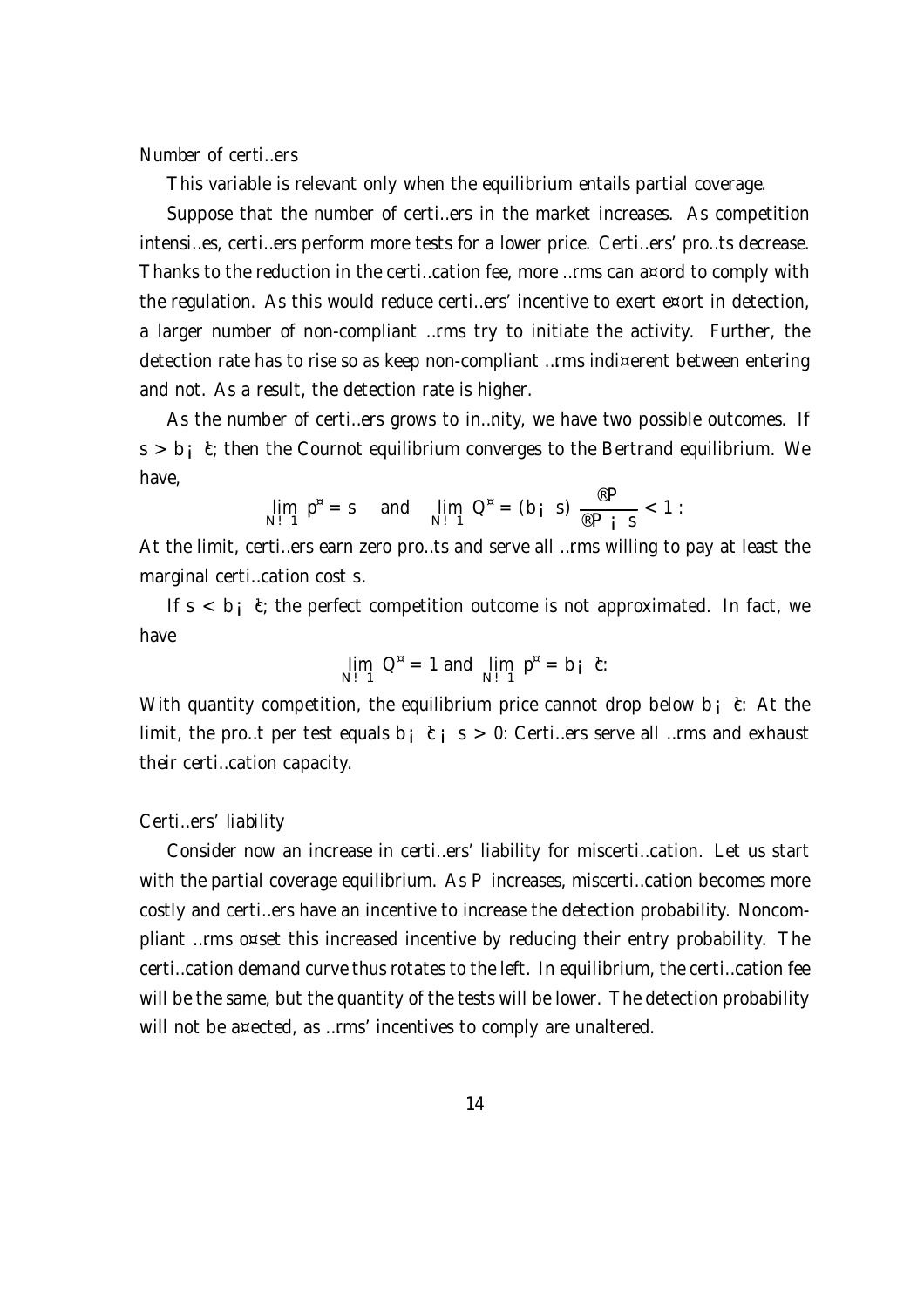Let us now consider the full coverage equilibrium, recall that this equilibrium emerges only when P is relatively small. An increase in certi…ers' liability increases their incentive to perform thorough tests. This factor is o¤set by a rise in the compliance level: some …rms that were not compliant turn compliant. However, this means that both the equilibrium compliance cut-o $\alpha$  level and the detection probability are lower. Somewhat paradoxically, therefore, an increase in certi…ers' liability reduces their detection e¤ort.

#### Detection cost

Let us consider the e¤ect of an increase in the marginal detection cost s on the partial coverage equilibrium. Due to the decreased incentive for accurate testing, noncompliant …rms try to enter the market with a higher probability: the certi…cation demand curve rotates to the right. Since the marginal certi…cation cost is now higher, the e¤ect on the equilibrium quantity may be of either sign:  $Q^{\alpha}$  increases if and only if  $b > \mathcal{D}P$ : Whatever the sign of the variation in  $Q^{\alpha}$ ; the e¤ect on the certi...cation fee is positive. Certimers' promits decrease if and only if  $b > 2^{\circledR}P + s$ : Since a higher fee discourages non-compliant …rms from entering, the compliance cut-o¤ is lowered and the detection probability decreases.

Consider the equilibrium with full market coverage. An increase in s reduces the certi…ers' incentive for accurate testing. This leads a fraction of compliant …rms to turn non-compliant, restoring certi…ers' incentive. In equilibrium, the compliance cut-o¤ c<sup>¤</sup> and the detection probability a<sup>¤</sup> will be lower. Faced with a lower detection probability, …rms will be willing to pay more for certi…cation, and both the certi…cation fee and certi…ers' pro…ts will be higher.

#### Private bene t

When ... rms' private bene...t from engaging in the regulated activity is greater, a higher detection rate is required to keep non-compliant …rms out. In the partial coverage equilibrium, both the detection probability and the certi…cation demand will be higher. As a result, the certi…cation fee will be higher and the certi…cation capacity will be lower. Thanks to the rise in the certi…cation fee, certi…ers' pro…ts will be higher. More …rms will prefer to comply.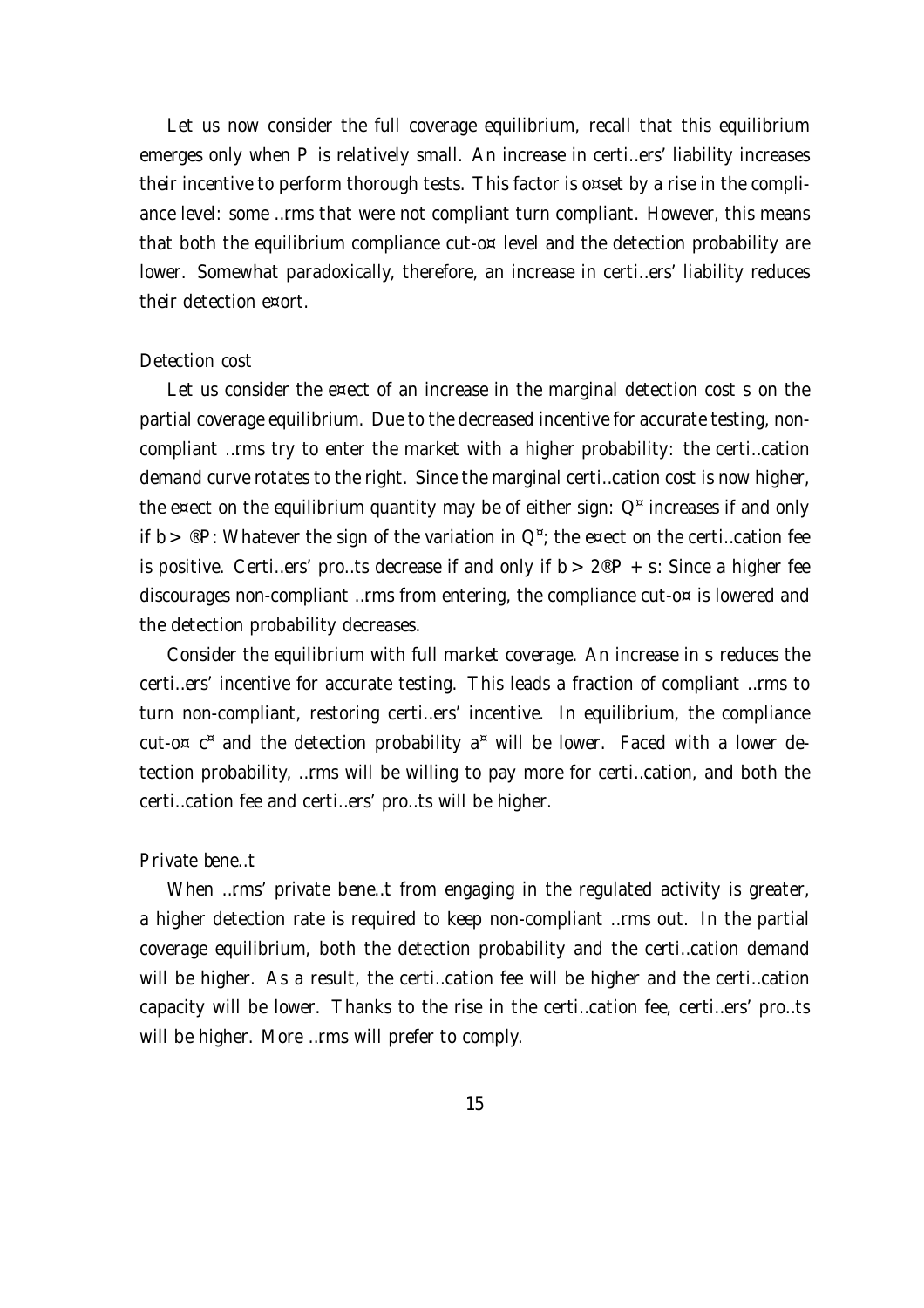In the full coverage equilibrium, non-compliant …rms cannot be kept out. The increase in the private bene…t does not a¤ect certi…ers' incentives and has no e¤ect on the compliance rate. Firms' additional incentive to comply are o¤set by a reduction in the detection probability. Finally, since …rms are willing to pay more for certi…cation, the fee will be higher.

The comparative statics is summarized by Tables 1 and 2.

|                                   | Exhogenous parameters to be increased |           |      |       |  |
|-----------------------------------|---------------------------------------|-----------|------|-------|--|
|                                   | Number of Certiers' Detection Private |           |      |       |  |
|                                   | certiers                              | liability | cost | benet |  |
| Endogenous variable               | N                                     |           |      |       |  |
| Demand for certication services   |                                       |           |      |       |  |
| Ratio of non-compliant applicants |                                       |           |      |       |  |
| Certication fee                   |                                       |           |      |       |  |
| Detection rate                    |                                       |           |      |       |  |
| Individual certier's prots        |                                       |           |      |       |  |

### Table 1. Direction of change: Partial coverage equilibirum

(1) Positive if and only if  $b > \mathbb{P}$ :

(2) Positive if and only if  $b > 2^{\circledR}P + s$ :

|                                   | Exhogenous parameters to be increased |                             |       |  |
|-----------------------------------|---------------------------------------|-----------------------------|-------|--|
|                                   |                                       | Certiers' Detection Private |       |  |
|                                   | liability                             | cost                        | benet |  |
| Endogenous variable               |                                       |                             |       |  |
| Ratio of non-compliant applicants |                                       |                             |       |  |
| Certication fee                   |                                       |                             |       |  |
| Detection rate                    |                                       |                             |       |  |
| Individual certier's prots        |                                       |                             |       |  |

### Table 2. Direction of change: Full coverage equilibrium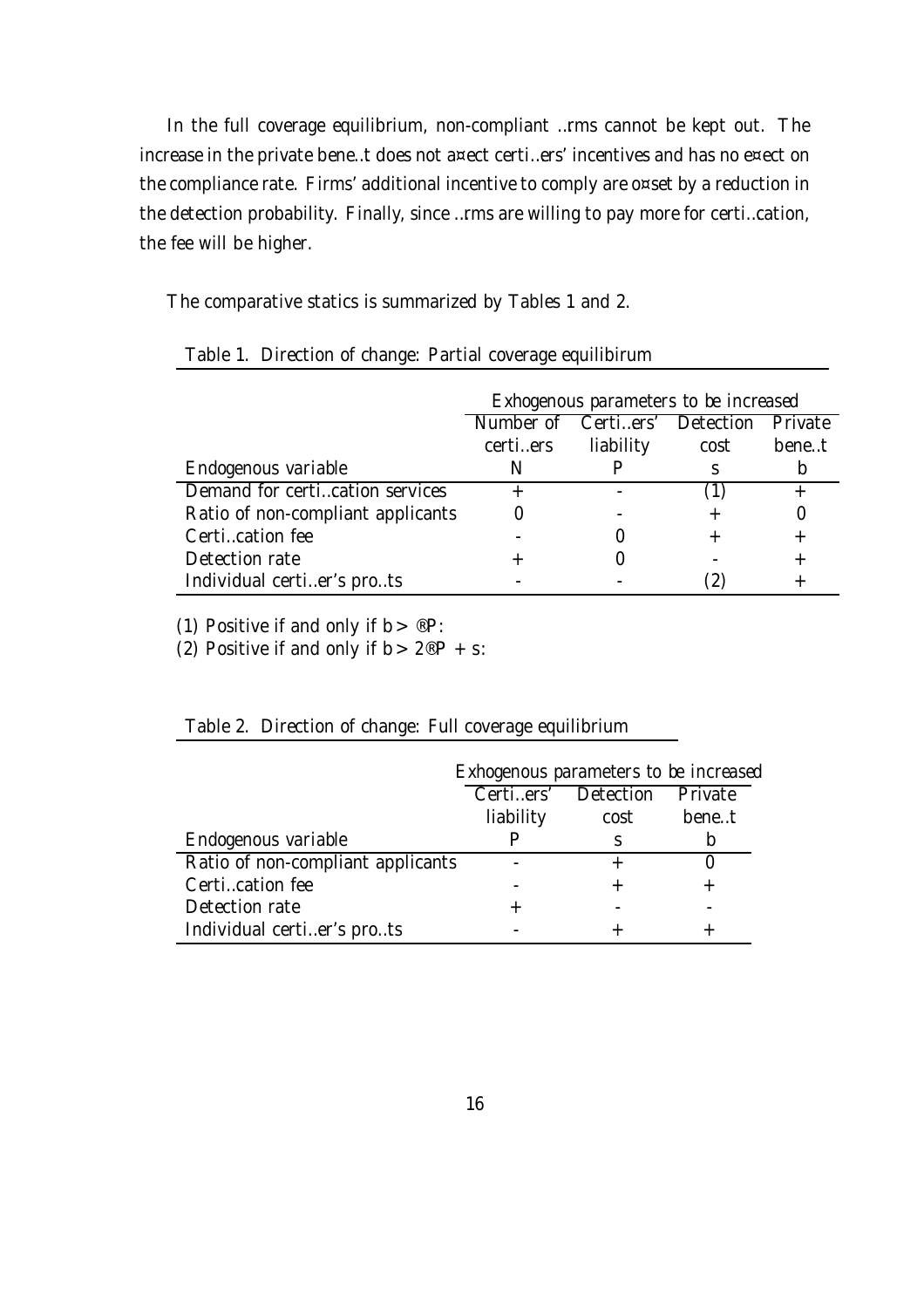## 4 Policy analysis

This section addresses two policy issues attendant upon the certi…cation market: the optimal level of certi…ers' liability and the quest for price regulation.

Social welfare is de…ned as the sum of net private bene…ts to …rms from engaging in the regulated activity ('consumer surplus'), less detection costs, less social harm associated with non-compliance. As usual, no weight is attached to monetary transfers between parties.

We have

$$
W = \frac{Z_{c^{n}}}{\sqrt{1 + \frac{Q_{c^{n}}}{n}}
$$

where the compliance threshold  $c^{\alpha}$ ; the entry probability  $x^{\alpha}$  and the detection rate  $a^{\alpha}$ are determined in equilibrium (Proposition 1).

Let us now consider the welfare e¤ect of an increase in P: In the partial coverage equilibrium, the only relevant variable a¤ected by P is x<sup>¤</sup>; which decreases. Social welfare is therefore greater, thanks to the reduction in the number of non-compliant …rms entering the activity:

$$
\frac{\mathscr{C}\mathsf{W}^{\mathsf{Part}:}}{\mathscr{C}\mathsf{P}}\,=\,j\,(1\,j\,a^{n})\,(1\,j\,c^{n})\,(h\,j\,b)\,\frac{\mathscr{C}\mathsf{X}^{n}}{\mathscr{C}\mathsf{P}}>0;
$$

where 'Part:' stands for 'partial coverage'. If certi…ers' liability were stretched to in…nity, we would get

$$
\lim_{P \,:\, | \, -1} W^{\mathsf{Part:}} = \frac{z_{c^{\mathfrak{n}}}}{0} \,(\mathfrak{b} \, \,:\, \, c) \, \,dG \,(c) \, \,:\, \, c^{\mathfrak{n}} s \, a^{\mathfrak{n}};
$$

with  $a^{\alpha} = \frac{N+1}{N}$  $\frac{d+1}{N}$   $\frac{b_i}{b}$  and  $c^n = \frac{N}{N+1}$  $\frac{N}{N+1}$  (b  $\frac{N}{N}$ ): We would still be far from the …rst best outcome (described in Remark 1): not all the potential gains from compliance would be reaped (some …rms are put o¤ by the certi…cation fee) and costly detection would take place.

For low levels of certi…ers' liability, the equilibrium entails full market coverage, and the e¤ect of a variation in P is more complicated. In fact, an increase in P yields higher certi…cation quality and induces a larger fraction of …rms to comply:

$$
\frac{dW}{dP}^{Full} = [(b \, i \, c^n) b + (h \, i \, b) (1 + b (1 \, i \, 2a^n)) \, i \, s] \, \frac{\text{d}a^n}{\text{d}P};
$$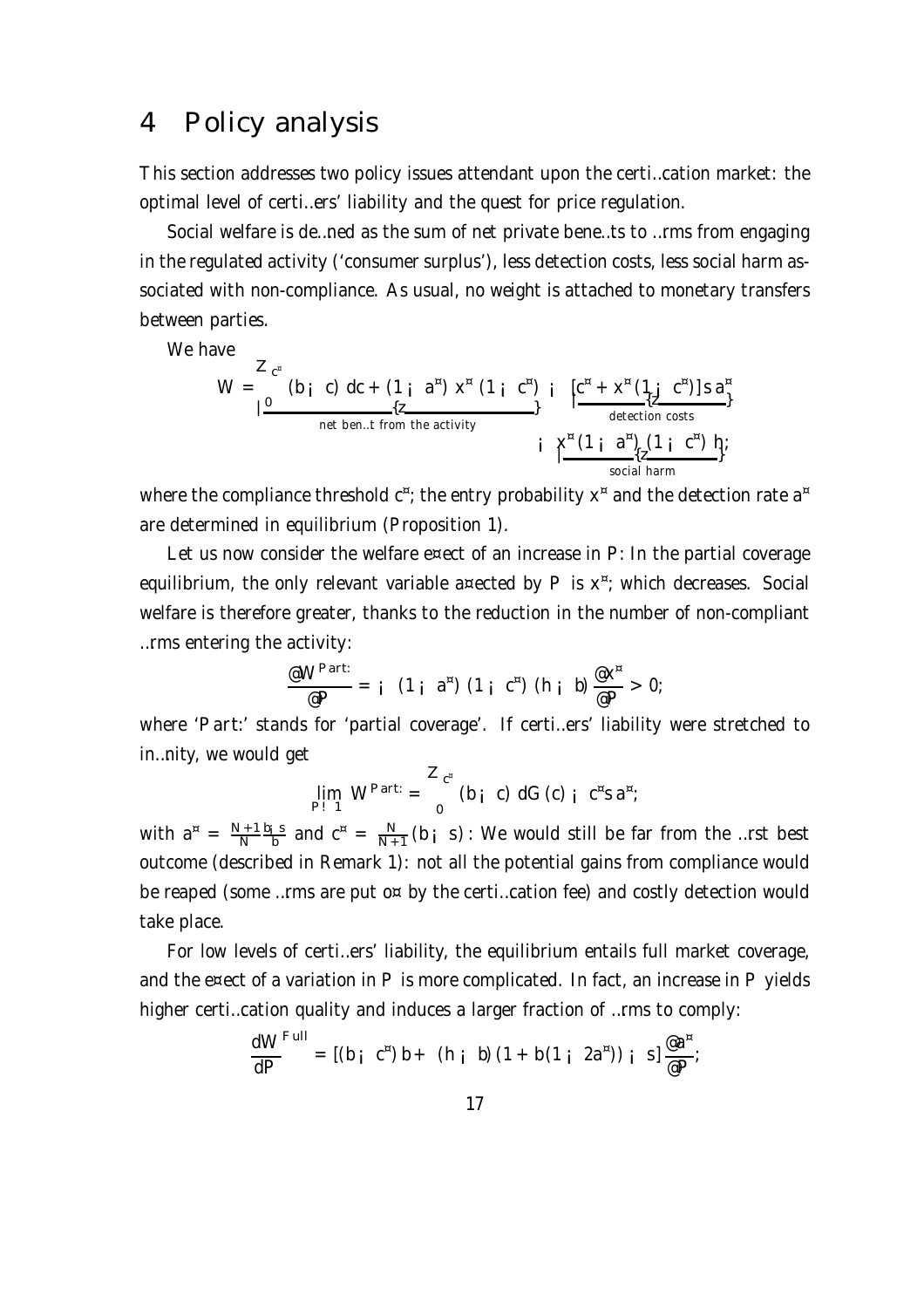with  $\frac{\omega a^n}{\omega P} = i \frac{s}{\omega P^2}$ : Hence,

$$
\frac{dW^{Full}}{dP} > 0 \ ( \ ) \ s < (b \ i \ cn) b + (h \ i \ b) (1 + b (1 \ i \ 2an)): \qquad \qquad (8)
$$

Due to the attendant increase in detection costs, an increase in certi…ers' liability is socially desirable only if the marginal detection cost is not too high. Note that eq.(8) is more likely to hold when a<sup>¤</sup> is high, i.e. when P is relatively small.

Let us now consider the e¤ect of a variation in the number of operating ... rms. As the e¤ect of an increase in N is a reduction in the certi...cation fee, comparative statics can be used to assess the desirability of direct price regulation. Note that variations in N and p are relevant only when the equilibrium entails partial coverage.

To start with, let us rewrite the equilibrium variables in terms of Q: By substitution, we obtain c ¤ = (1 ¡ v) Q; x ¤ (1 ¡ c ¤ ) = vQ; p = b ¡ (1 ¡ v) Q; and  $a^{\alpha} = (1 \text{ i } \text{ v}) \frac{1}{b} Q$ : Hence,

$$
W^{Part:} = \begin{array}{cc} R_{(1)} \vee Q & (b_i \ c) \, dc + b \, (1 \, i \, a^n) \vee Q_i \, s a^n Q \, i \, h \, (1 \, i \, a^n) \vee Q; \end{array} \tag{9}
$$

with

$$
\frac{\text{eW}^{\text{Part:}}}{\text{eQ}} = (1 \, \text{i} \, \text{V}^{\text{H}}) \, (\text{b} \, \text{i} \, (1 \, \text{i} \, \text{V}^{\text{H}}) \, \text{Q}) + \text{bV}^{\text{H}} \, (1 \, \text{i} \, \text{a}^{\text{H}}) \, \text{i} \, \text{S} \text{a}^{\text{H}} \, \text{i} \, \text{h} (1 \, \text{i} \, \text{a}^{\text{H}}) \, \text{V}^{\text{H}} \\
+ \frac{\text{e} \, \text{a}^{\text{H}}}{\text{eQ}} \, [(\text{h} \, \text{i} \, \text{b}) \, \text{V}^{\text{H}} \, \text{j} \, \text{S}] \, \text{Q} = \\
= (1 \, \text{i} \, \text{V}^{\text{H}}) \, \text{p}^{\text{H}} + \text{V}^{\text{H}} \text{p}^{\text{H}} \, \text{j} \, \text{S} \text{a}^{\text{H}} \, \text{j} \, \text{h} (1 \, \text{i} \, \text{a}^{\text{H}}) \, \text{V}^{\text{H}} + \frac{1 \, \text{i} \, \text{V}^{\text{H}}}{\text{b}} \, [(\text{h} \, \text{i} \, \text{b}) \, \text{V}^{\text{H}} \, \text{j} \, \text{S}] \, \text{Q}.
$$

Hence, through further simpli…cation

$$
\frac{\text{@W}^{\text{Part:}}}{\text{@Q}} = \bigcup_{\substack{\text{[dz]}}^{\text{E}}} \text{[z]} \text{[z]} \text{[z]} \text{[z]} \text{[z]} \text{[z]} \text{[z]} \text{[z]} \text{[z]} \text{[z]} \text{[z]} \text{[z]} \text{[z]} \text{[z]} \text{[z]} \text{[z]} \text{[z]} \text{[z]} \text{[z]} \text{[z]} \text{[z]} \text{[z]} \text{[z]} \text{[z]} \text{[z]} \text{[z]} \text{[z]} \text{[z]} \text{[z]} \text{[z]} \text{[z]} \text{[z]} \text{[z]} \text{[z]} \text{[z]} \text{[z]} \text{[z]} \text{[z]} \text{[z]} \text{[z]} \text{[z]} \text{[z]} \text{[z]} \text{[z]} \text{[z]} \text{[z]} \text{[z]} \text{[z]} \text{[z]} \text{[z]} \text{[z]} \text{[z]} \text{[z]} \text{[z]} \text{[z]} \text{[z]} \text{[z]} \text{[z]} \text{[z]} \text{[z]} \text{[z]} \text{[z]} \text{[z]} \text{[z]} \text{[z]} \text{[z]} \text{[z]} \text{[z]} \text{[z]} \text{[z]} \text{[z]} \text{[z]} \text{[z]} \text{[z]} \text{[z]} \text{[z]} \text{[z]} \text{[z]} \text{[z]} \text{[z]} \text{[z]} \text{[z]} \text{[z]} \text{[z]} \text{[z]} \text{[z]} \text{[z]} \text{[z]} \text{[z]} \text{[z]} \text{[z]} \text{[z]} \text{[z]} \text{[z]} \text{[z]} \text{[z]} \text{[z]} \text{[z]} \text{[z]} \text{[z]} \text{[z]} \text{[z]} \text{[z]} \text{[z]} \text{[z]} \text{[z]} \text{[z]} \text{[z]} \text{[z]} \text{[z]} \text{[z]} \text{[z]} \text{[z]} \text{[z]} \text{[z]} \text{[z]} \text{[z]} \text{[z]} \text{[z]} \text{
$$

i  $\frac{(1 - a^{n}) v^{n}}{2}$  $\sum_{i=1}^n$ 

 $+ a^{n} [(h_{i} b) v_{i} s]$ :

increase in social harm due to more non-compliant applicants

 $\begin{array}{ccc} \overbrace{\phantom{a}} & \overbrace{\phantom{a}} & \overbrace{\phantom{a}} & \overbrace{\phantom{a}} & \overbrace{\phantom{a}} & \overbrace{\phantom{a}} & \overbrace{\phantom{a}} & \overbrace{\phantom{a}} & \overbrace{\phantom{a}} & \overbrace{\phantom{a}} & \overbrace{\phantom{a}} & \overbrace{\phantom{a}} & \overbrace{\phantom{a}} & \overbrace{\phantom{a}} & \overbrace{\phantom{a}} & \overbrace{\phantom{a}} & \overbrace{\phantom{a}} & \overbrace{\phantom{a}} & \overbrace{\phantom{a}} & \overbrace{\phantom{a}} & \overbrace{\phantom{a}} & \overbrace$ decrease in net social harm and increase in detection costs due to increased detection probability

An increase in certi...cation capacity has four e¤ects: 1) it increases the 'consumer surplus', as a greater share of the certi…cation demand is satis…ed; 2) it increases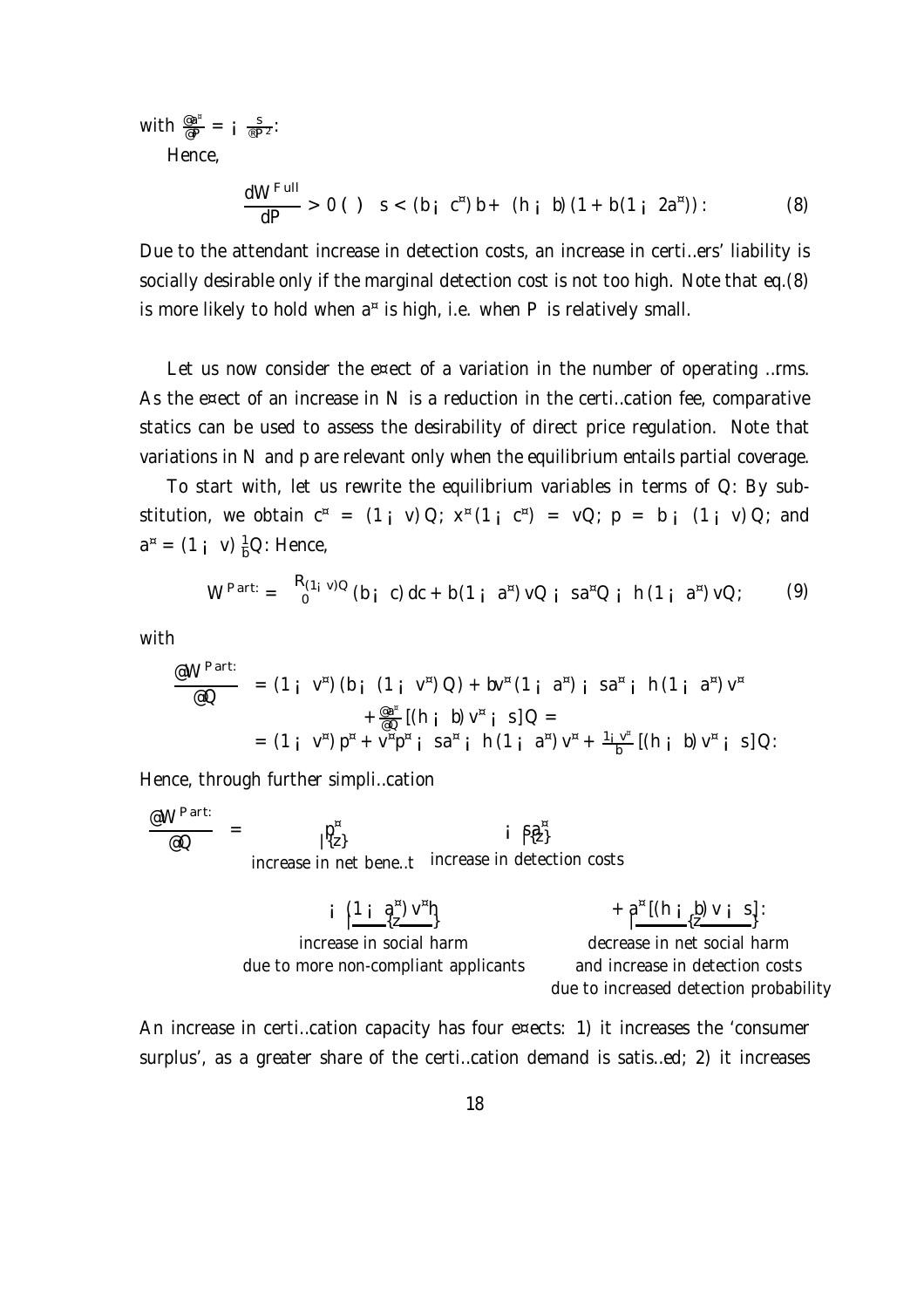detection costs, 3) it increases social harm, as more non-compliant …rms apply; and 4) it increases the detection probability and hence reduces social harm and increases detection costs.

This formulation highlights the features marking a di¤erence between the certi… cation market and conventional markets.

First, variations in certi…cation capacity a¤ect the amount of social harm attendant on non-compliance. This occurs through two means: the increase in the fraction of non-compliant applicants and the increase in the equilibrium detection probability. When deciding the amount of certi...cation services to provide, ... rms disregard these e¤ects because they do not a¤ect their pro…ts: the …rst relates to an externality, while the second is mediated by a variation in a; which does not enter into the ...rms' ex-ante payo¤ function.<sup>11</sup> The net e¤ect is equal to <sub>i</sub> h (1 <sub>i</sub> a<sup>¤</sup>) v<sup>¤</sup> + a<sup>¤</sup> [(h <sub>i</sub> b) v<sup>¤</sup> <sub>i</sub> s] and may be of either sign.<sup>12</sup>

Second, …rms perceived marginal certi…cation cost, s; is greater than the real marginal social cost, as; as …rms account their prospective liability payments as costs, while they are mere transfers.

In view of these two e¤ects, the social optimum does not necessarily correspond to the point at which price equals marginal costs. This means, speci…cally, that an increase in competition in the industry, due to the entry of additional certi…ers, is not necessarily socially desirable.

To specify, the perfect competition outcome with  $p = s$  is not desirable if

$$
\frac{\mathscr{E}W^{\text{Part}:}}{\mathscr{E}Q} = (1 \, \text{i} \, a^{n}) s_{i} \, h(1 \, \text{i} \, a^{n}) v^{n} + a^{n} \, [(h \, \text{i} \, b) v^{n} \, \text{i} \, s] =
$$
\n
$$
= \frac{s}{\mathscr{E}P} \left[ i \, (1 \, \text{i} \, a^{n}) (h \, \text{i} \, \mathscr{E}P) + a^{n} (h \, \text{i} \, b \, \text{i} \, \mathscr{E}P) \right]
$$
\n
$$
= s + 1 \, \text{i} \, \frac{s}{b} \, \frac{s}{\mathscr{E}P} \left[ 2h \, \text{i} \, b \, \text{i} \, 2\mathscr{E}P \right] < 0;
$$

that is, if (upon simpli…cation)

$$
b(h_i b_i \otimes P) < s(2h_i b_i 2 \otimes P): \tag{10}
$$

<sup>&</sup>lt;sup>11</sup> In view of the envelope theorem, the latter result applies whenever the detection cost function is weakly convex.

 $12$ Note that even if h were negligible, the net e¤ect would not vanish. However, it would collapse to zero if s were negligible. In the latter case, the …rst best outcome would be achieved for N ! 1: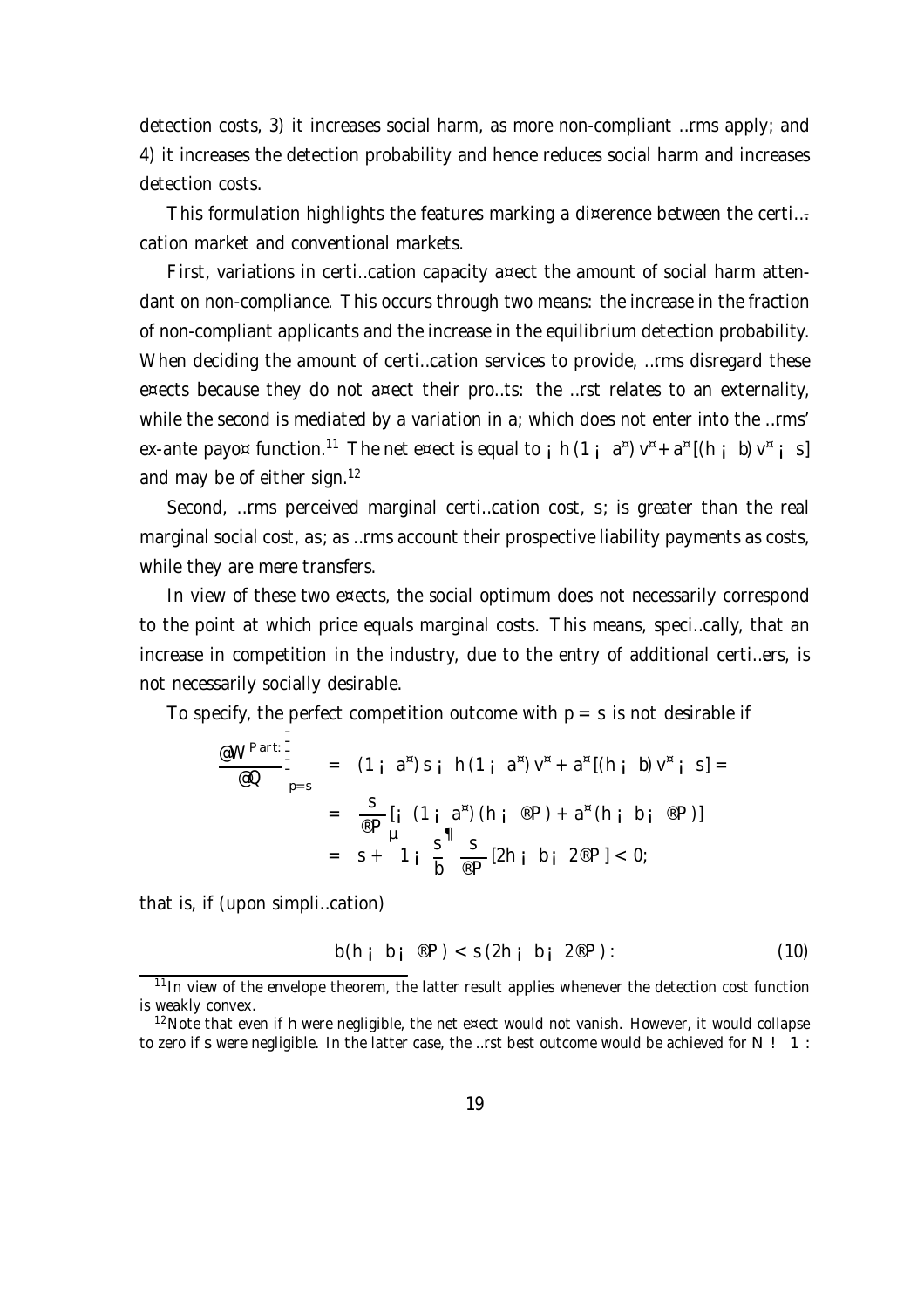Note, for instance, that inequality (10) holds (and perfect competition not desirable) when certi…ers' liability is in…nite and  $b > 2s$ :

Conversely, if  $\frac{^{\circ}W^{\text{Part}}}{^{\circ}O}$ @Q  $\frac{1}{p}$  > 0, a certi...cation capacity greater than that arising from perfect competition is likely to be desirable. In particular, the government should subsidize a competitive certi...cation industry if  $\frac{\text{e}W^{\text{Part}:}}{\text{e}O}$ @Q  $\frac{1}{p}=s} > 0$  and  $\frac{\frac{a^2W^{\text{Part}}}{qQ^2}}{qQ^2}$ @Q<sup>2</sup> 0; where

$$
\frac{\text{e}^2 W^{\text{Part:}}}{\text{e} Q^2} = \frac{\text{e}}{\text{e} p} \frac{\text{e} W^{\text{Part:}}}{\text{e} Q} = i \quad 1 \, i \, \frac{s}{\text{e} p} \frac{1}{b} \left( 2 h \, i \, b \, i \, 2^\text{e} P \right)^2 \frac{\mu}{1} \, i \, \frac{s}{\text{e} p} \, \frac{\eta}{2}.
$$

Both conditions are satis…ed, for instance, when certi…ers' liability is in…nite and  $b < 2s$ :

The presence of the two 'additional' e¤ects mentioned above makes welfare maximization a surprisingly complex problem, whose solution is strictly dependent on con…guration of the parameters.

## 5 Final remarks

The model developed in this essay provides a theoretical analysis of imperfect competition in the market for certi…cation services. It is based on the assumption that …rms are required to produce evidence of compliance with a given standard in order to engage in a regulated activity. Our main result shows that the certi…cation market can be analysed with the tools of ordinary oligopoly theory, as certi...ers' e¤ort of choice can be separated from their decision on capacity. When certi…ers' liability is high, they serve only a fraction of the …rms potentially interested. When liability and the marginal detection cost are low, certi…ers serve all …rms. In both cases, the fraction of non-compliant …rms among those demanding a certi…cate is constant, and depends on the ratio between certi…ers' expected liability and the marginal detection cost.

The model is deliberately sketchy about the exact content of the certi…cation: only the normative analysis of Section 4 is based on the assumption that miscerti… cations lead to negative externalities. In fact, the model can be extended to quality certi…cation, on the assumption that the upper, and most lucrative, tail of the market is served by certi…ed …rms only. In such a setup, …rms' bene…t from certi…cation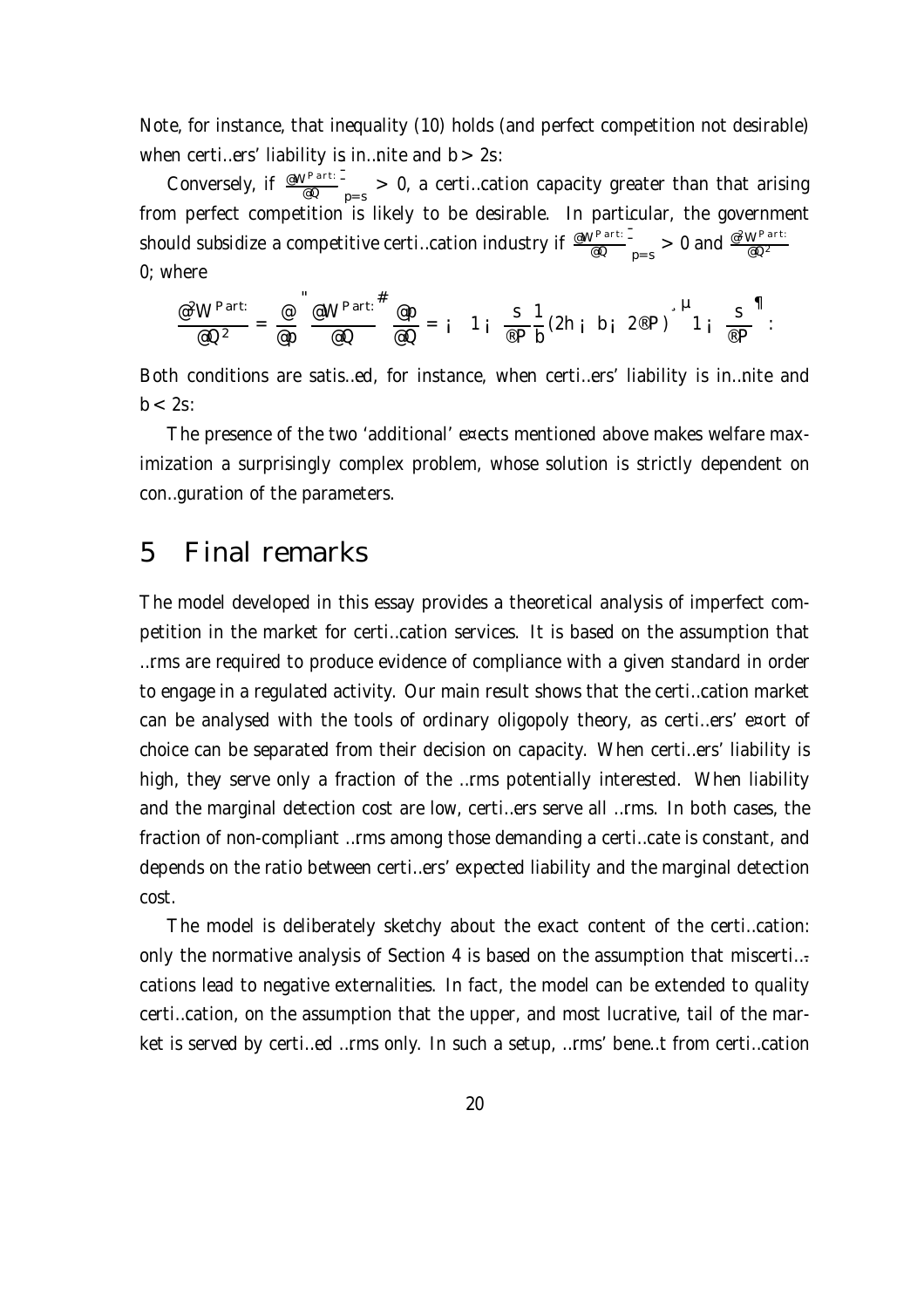would supposedly relate inversely to the number to …rms that obtain it, due to the increased competition in the downstream market. <sup>13</sup> The demand for certi…cation services would then be bent downward, as …rms' willingness to pay for certi…cation would decrease more than proportionally to the number of applicants. The ratio between compliant and non-compliant applicants, whoever, wound not change, and the qualitative properties of our analysis would remain unaltered.

### 6 Appendix

Derivation of the Cournot equilibrium. Suppose ... rst that  $b < c$  and consider the unconstrained demand function:

$$
Q^{D}(p) = \begin{cases} 0 & \text{for } p \text{ , } b \\ \frac{\text{op}}{\text{op}_{i} s} (b_i p) & \text{for } 0 \text{ } p < b \end{cases}.
$$

The marginal certi…cation cost is s:

The best reply function of …rm i is obtained by maximizing the pro…t function:

$$
|_{i} = [p(Q)]_{i} S]Q_{i};
$$

with  $p(Q) = b_i \frac{\text{op}_{i} s}{\text{op}} Q \circ b_i$  kQ:

By setting marginal pro…ts equal to zero, we get

$$
Q_i^* = \frac{b_i \cdot s_i \cdot kQ_{i-i}}{2k};
$$

with  $Q_{i,i} \in Q_i$  i  $Q_i$ : Since the equilibrium is symmetrical, we have  $Q_i = Q = N$  and  $Q_{i}$  i =  $\frac{(N_i - 1)}{N}Q$ : Hence

$$
Q^{n} = \frac{N}{N+1} \frac{b \, \mathsf{i} \, \mathsf{j} \, \mathsf{s}}{k} = \frac{N}{N+1} \left( b \, \mathsf{i} \, \mathsf{j} \right) \frac{\mathsf{d} \mathsf{p}}{\mathsf{d} \mathsf{p} \, \mathsf{j} \, \mathsf{j}};
$$

and

$$
p^{\alpha} = b \, j \, kQ^{\alpha} = b \, j \, \frac{N}{N+1} (b \, j \, s) :
$$

 $13$ This e¤ect may, however, be countered by an increase in ... nal buyers' willingness to pay due to the higher average rate of compliance (to prescribed standards) of certi…ed …rms (as the detection rate increases with Q).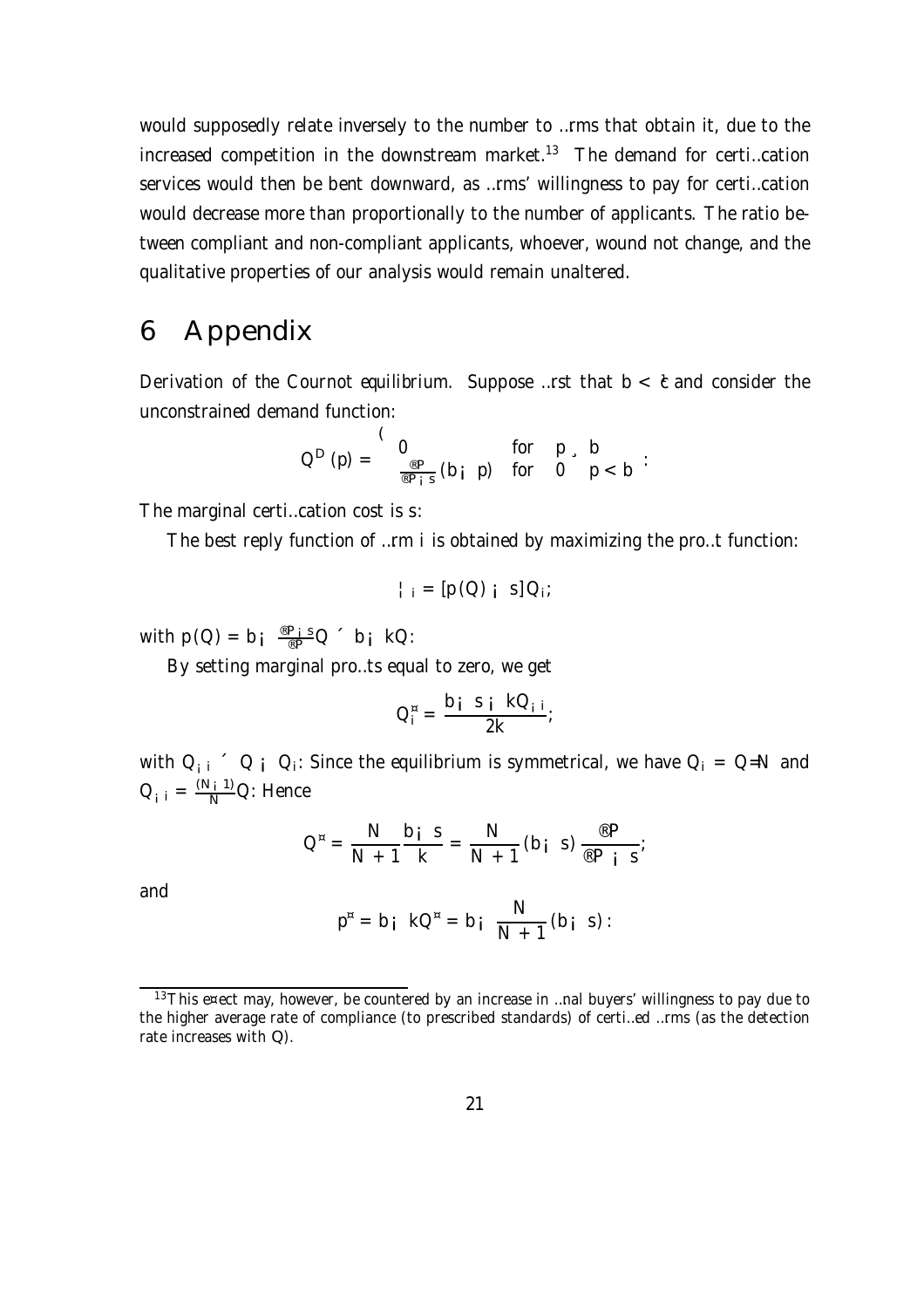Suppose now that  $b > c$ ; and that the demand function takes the form

$$
Q^{D} (p) = \sum_{\geq 0}^{\infty} \frac{\binom{p}{p}}{1 - \binom{p}{p}} \quad \text{for} \quad p \quad \text{for} \quad p < b
$$
\n
$$
Q^{D} (p) = \sum_{\geq 0}^{\infty} \frac{\binom{p}{p}}{1 - \binom{p}{p}} \quad \text{for} \quad p \quad \text{for} \quad p \quad \text{if} \quad p < b
$$

If  $s > \hat{c}$ ; the previous analysis carries through and the market is only partially served.

If  $s < 0$ ; then competition among certi…ers may drive the certi…cation fee so low that the whole market is served. When deciding their capacity, certi…ers know that the market demand cannot exceed 1: When the demand is e¤ectively constrained, certi…ers have no incentive to conduct additional tests. The constraint is binding when the number of certi…ers is so high as to yield an unconstrained Cournot equilibrium quantity greater that 1:

$$
\frac{N}{N+1} (b_i s) \frac{\text{P}}{\text{P} i s} > 1:
$$

Since the unconstrained equilibrium quantity cannot be completely sold, …rms will not be able to meet their optimal production quantity. In theory, the equilibrium could be asymmetrical, as …rms could be di¤erently a¤ected by the constraint. For simplicity, we restrict our attention to the symmetrical equilibrium in which all (identical) …rms produce the same quantity,  $Q_i^* = 1=N$ : For a continuity argument, the equilibrium price has to be equal to b;  $d :$  any other price (less than b; d) would cause a discontinuity in the …rms' payo¤ functions, thus yielding discontinuous best replies and non-existence of the equilibrium (as …rms might prefer not to meet the constraint and produce an aggregate quantity equal to  $1<sub>i</sub>$  "; with " in... nitely small).